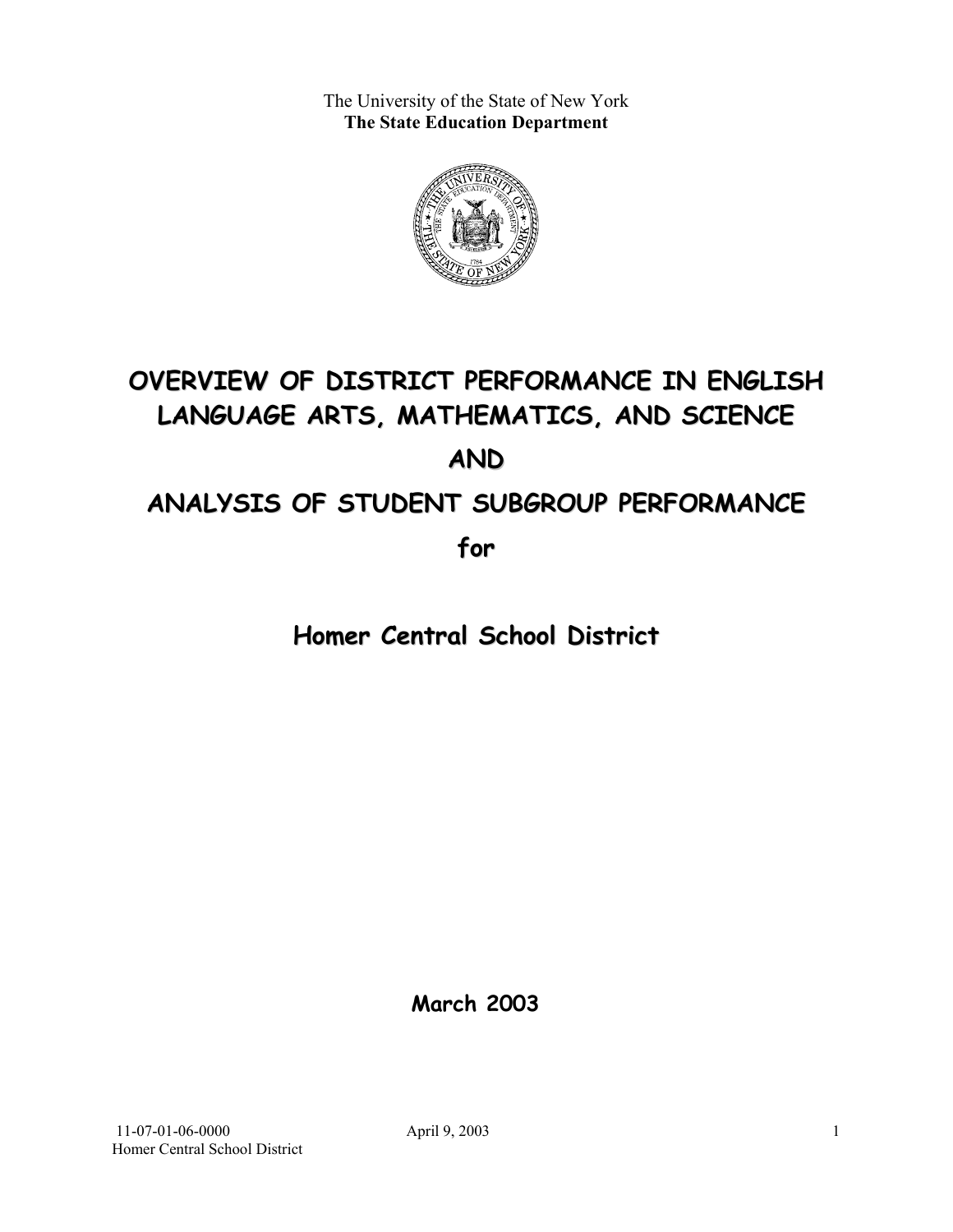#### **THE UNIVERSITY OF THE STATE OF NEW YORK**

#### **Regents of The University**

| Tonawanda      |
|----------------|
| Hollis         |
| Staten Island  |
| New Rochelle   |
| Peru           |
| Huntington     |
| North Syracuse |
| New York       |
| Belle Harbor   |
| Buffalo        |
| Hartsdale      |
| Albany         |
| <b>Bronx</b>   |
| New York       |
| Binghamton     |
| Rochester      |

#### **President of The University and Commissioner of Education**

RICHARD P. MILLS

#### **Chief Operating Officer**

RICHARD H. CATE

**Deputy Commissioner for Elementary, Middle, Secondary and Continuing Education**  JAMES A. KADAMUS

#### **Coordinator, School Operations and Management Services**  CHARLES SZUBERLA

#### **Coordinator, Information and Reporting Services**

MARTHA P. MUSSER

The State Education Department does not discriminate on the basis of age, color, religion, creed, disability, marital status, veteran status, national origin, race, gender, genetic predisposition or carrier status, or sexual orientation in its educational programs, services and activities. Portions of this publication can be made available in a variety of formats, including braille, large print or audio tape, upon request. Inquiries concerning this policy of nondiscrimination should be directed to the Department's Office for Diversity, Ethics, and Access, Room 530, Education Building, Albany, NY 12234. **Requests for additional copies of this publication may be made by contacting the Publications Sales Desk, Room 309, Education Building, Albany, NY 12234.** 

Please address all correspondence about this report that is not related to data corrections to:

*School Report Card Coordinator Information and Reporting Services Team New York State Education Department Room 863 EBA 89 Washington Avenue Albany, NY 12234*  E-mail: *RPTCARD@mail.nysed.gov*

 11-07-01-06-0000 April 9, 2003 Homer Central School District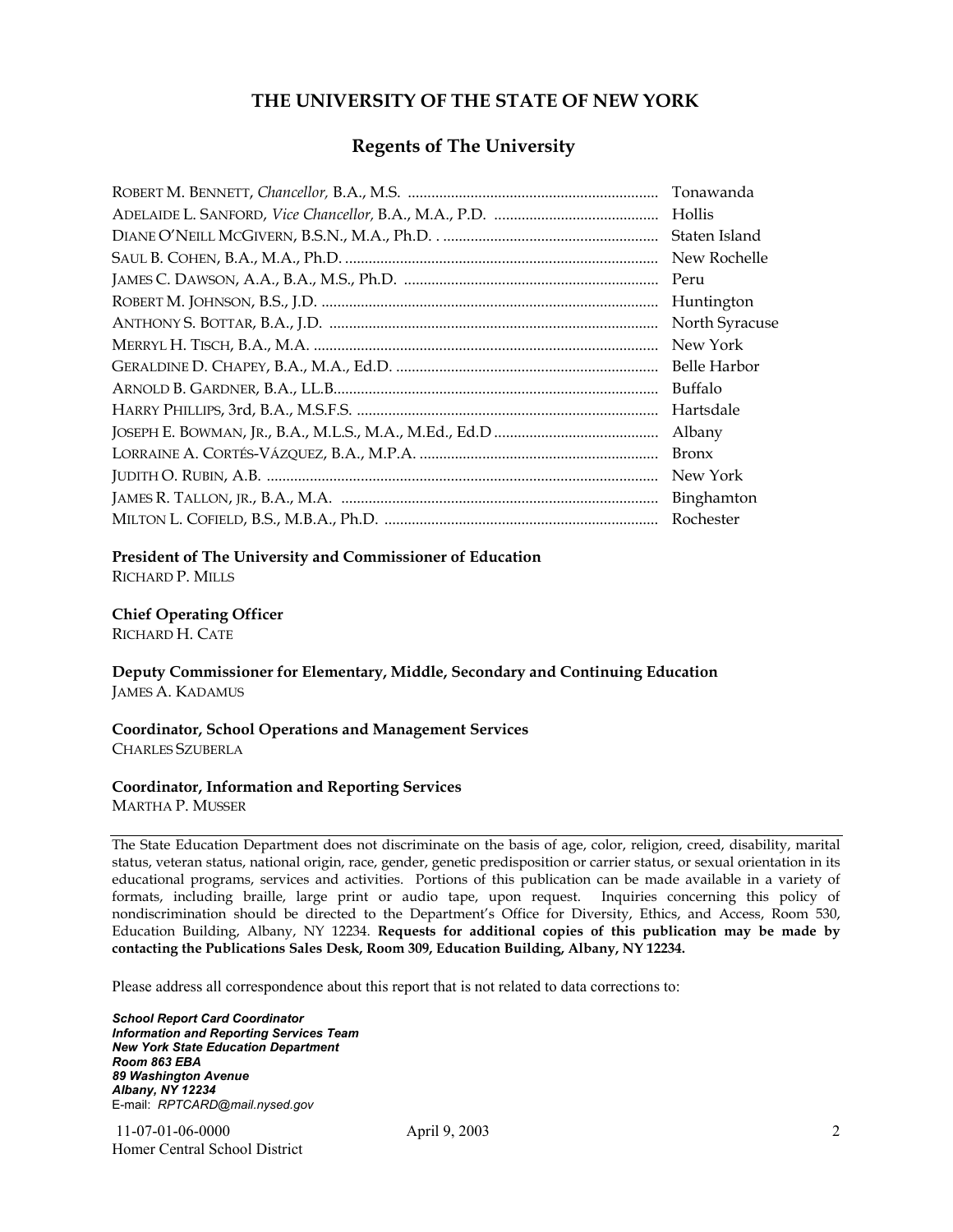The *New York State District Report Card* is an important part of the Board of Regents effort to raise learning standards for all students. It provides information to the public on student performance and other measures of district performance. Knowledge gained from the district report card on a district's strengths and weaknesses can be used to improve instruction and services to students.

The *New York State District Report Card* consists of three parts: the *Overview of District Performance in English Language Arts, Mathematics, and Science and Analysis of Student Subgroup Performance,* the *Comprehensive Information Report,* and the *District Accountability Report*. The *Overview and Analysis* presents performance data on measures required by the federal No Child Left Behind Act: English, mathematics, science, and graduation rate. Performance data on other State assessments can be found in the *Comprehensive Information Report*. The *District Accountability Report* provides information as to whether a district is making adequate progress toward enabling all students to achieve proficiency in English and mathematics.

State assessments are designed to help ensure that all students reach high learning standards. They show whether students are getting the foundation knowledge they need to succeed at the elementary, middle, and commencement levels and beyond. The State requires that students who are not making appropriate progress toward the standards receive academic intervention services.

In the *Overview*, performance on the elementary- and middle-level assessments in English language arts and mathematics and on the middle-level science test is reported in terms of mean scores and the percentage of students scoring at each of the four levels. These levels indicate performance on the standards from seriously deficient to advanced proficiency. Performance on the elementary-level science test is reported in terms of mean scores and the percentage of students making appropriate progress. Regents examination scores are reported in four score ranges. Scores of 65 to 100 are passing; scores of 55 to 64 earn credit toward a local diploma (with the approval of the local board of education). Though each elementary- and middle-level assessment is administered to students in a specific grade, secondary-level assessments are taken by students when they complete the coursework for the core curriculum. Therefore, the performance of students at the secondary level is measured for a student cohort rather than a group of students at a particular grade level. Students are grouped in cohorts according to the year in which they first entered grade 9.

The assessment data in the *Overview and Analysis* are for all tested students in the district, including general-education students and students with disabilities. In the *Overview*, each district's performance is compared with that of all public schools statewide. In the *Analysis*, performance is disaggregated by race/ethnicity, disability status, gender, LEP status, income level, and migrant status.

Explanations of terms referred to or symbols used in this part of the district report card may be found in the glossary on the last page. Further information on the district report card may be found in the guide, *Understanding Your School Report Card 2003*, available at your district or on the Information and Reporting Services Web site at www.emsc.nysed.gov/irts.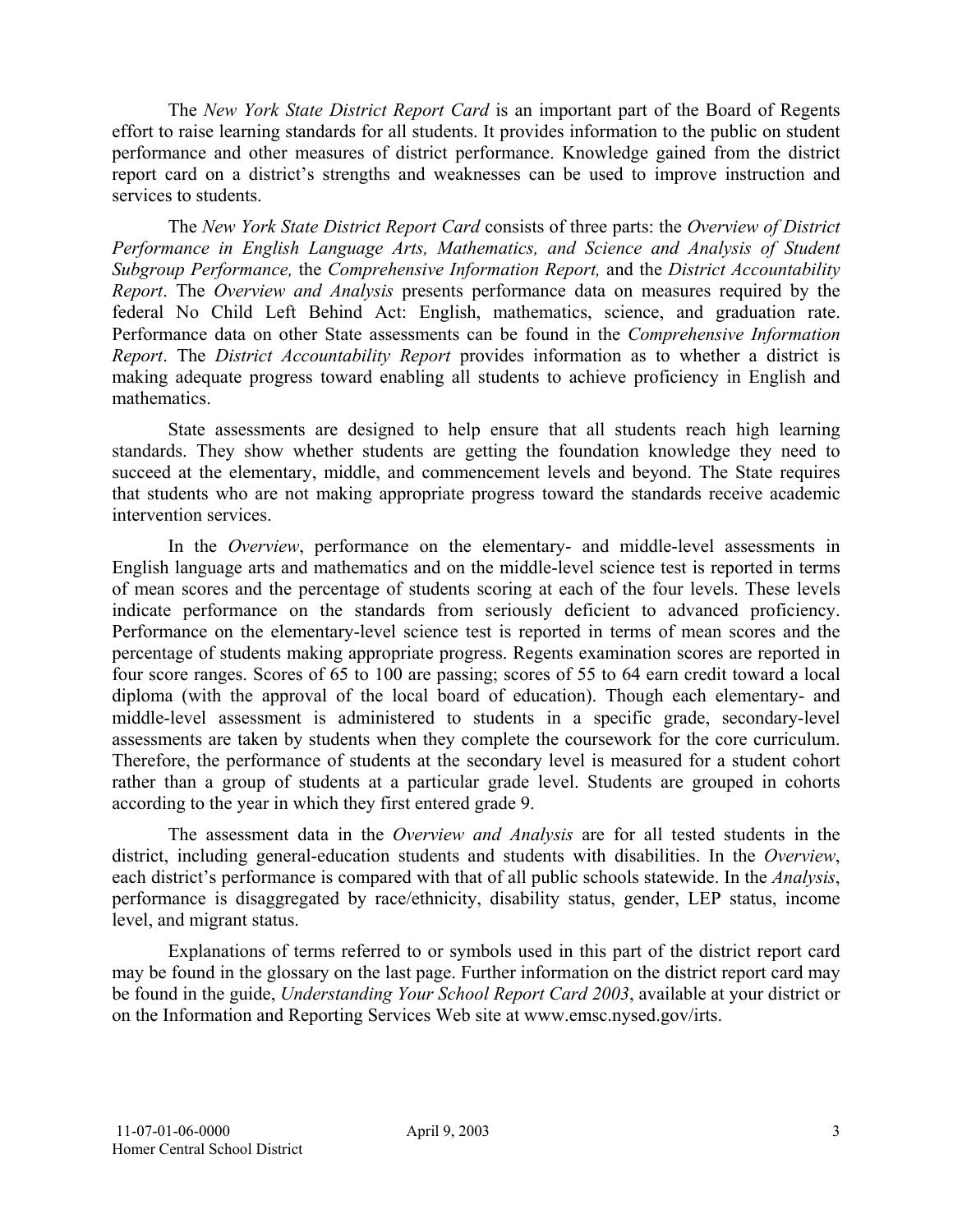# **Overview of District Performance in English Language Arts, Mathematics, and Science**

## **District Profile**

| Superintendent:             | Mr. Harold E. Ferguson    |                                                  | Phone:<br>(607) 749-7241     |
|-----------------------------|---------------------------|--------------------------------------------------|------------------------------|
| Organization<br>$2001 - 02$ |                           | School District Staff (both full- and part-time) |                              |
| Grade Range                 | <b>Student Enrollment</b> | Count of Teachers                                | Count of Other Professionals |
| NA.                         | 2.488                     | 197                                              | 24                           |

| 2000–01 School District Total Expenditure per Pupil    | \$8.892  |
|--------------------------------------------------------|----------|
| 2000-01 NYS Public Schools Total Expenditure per Pupil | \$11.871 |

|                             | 1999-2000 |         | 2000-2001 |         | 2001-2002 |         |
|-----------------------------|-----------|---------|-----------|---------|-----------|---------|
| <b>Student Demographics</b> | Count     | Percent | Count     | Percent | Count     | Percent |
| Limited English Proficient  |           | $0.4\%$ | 14        | $0.6\%$ |           | $0.4\%$ |
| Eligible for Free Lunch     | 383       | 15.4%   | 377       | 15.1%   | 337       | 13.5%   |

### **2001–02 Percentage of Core Classes Taught by Highly Qualified Teachers\***

| <b>Number of Core</b><br><b>Classes</b> | <b>Percent Taught</b><br>by Highly<br>Qualified<br><b>Teachers</b> |
|-----------------------------------------|--------------------------------------------------------------------|
|                                         |                                                                    |
| 475                                     | 98%                                                                |

\*For the 2001–02 school year only, teachers of core classes are considered to be highly qualified if they are certified to teach that subject.

### **2001–02 Percentage of Teachers with No Valid Teaching Certificate\***

| Number of<br><b>Teachers</b> | <b>Percent No</b><br><b>Valid Teaching</b><br><b>Certificate</b> |
|------------------------------|------------------------------------------------------------------|
| 197                          | 2%                                                               |

\*This count includes teachers with temporary licenses who do not have a valid permanent or provisional teaching certificate.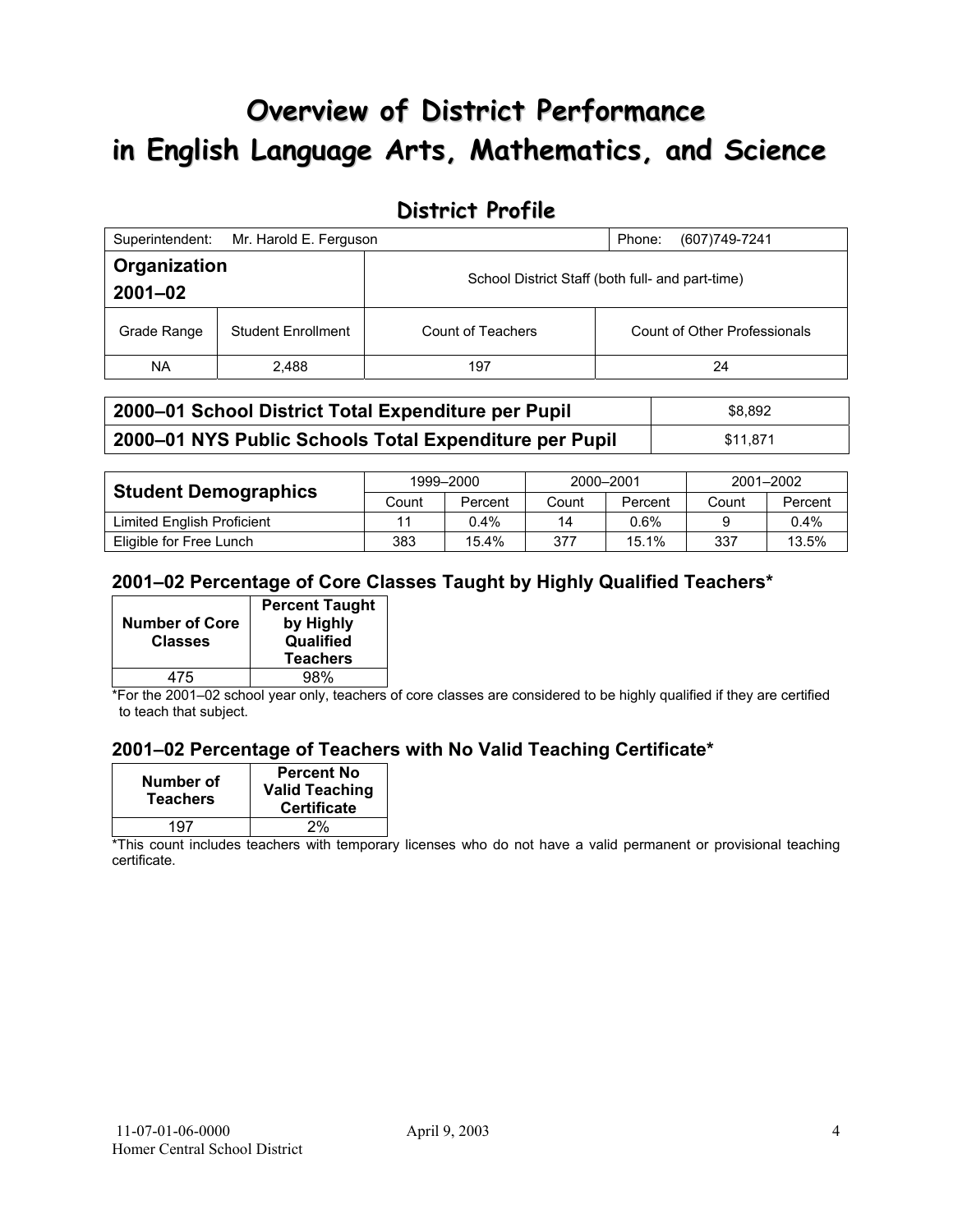English Language Arts



|                                                 |                    | <b>Counts of Students Tested</b> |                    |                    |              |            |
|-------------------------------------------------|--------------------|----------------------------------|--------------------|--------------------|--------------|------------|
| <b>Performance at I</b><br><b>This District</b> | Level 1<br>455-602 | Level 2<br>603-644               | Level 3<br>645-691 | Level 4<br>692-800 | <b>Total</b> | Mean Score |
| <b>Jan-Feb 2000</b>                             |                    | 57                               | 103                | 27                 | 189          | 660        |
| <b>Jan-Feb 2001</b>                             |                    | 56                               | 94                 | 26                 | 178          | 658        |
| Jan-Feb 2002                                    |                    | 68                               | 80                 | 22                 | 174          | 654        |

|         | Elementary-Level English Language Arts Levels - Listening, Reading, and Writing Standards                 |  |  |  |
|---------|-----------------------------------------------------------------------------------------------------------|--|--|--|
| Level 4 | These students exceed the standards and are moving toward high performance on the Regents examination.    |  |  |  |
| Level 3 | These students meet the standards and, with continued steady growth, should pass the Regents examination. |  |  |  |
| Level 2 | These students need extra help to meet the standards and pass the Regents examination.                    |  |  |  |
| Level 1 | These students have serious academic deficiencies.                                                        |  |  |  |

## **Performance of Limited English Proficient (LEP) Students**

| Grade 4 | <b>English Proficiency Below Effective Participation Level</b> | <b>Making Appropriate Progress</b> |
|---------|----------------------------------------------------------------|------------------------------------|
| 2002    |                                                                |                                    |

## **Performance of Elementary-Level Students with Severe Disabilities on the New York State Alternate Assessment (NYSAA) in English**

|             | <b>Number</b><br>Tested | <b>AA-Level 1</b> | AA-Level 2 | AA-Level 3 | AA-Level 4 |
|-------------|-------------------------|-------------------|------------|------------|------------|
| $2001 - 02$ |                         |                   |            |            |            |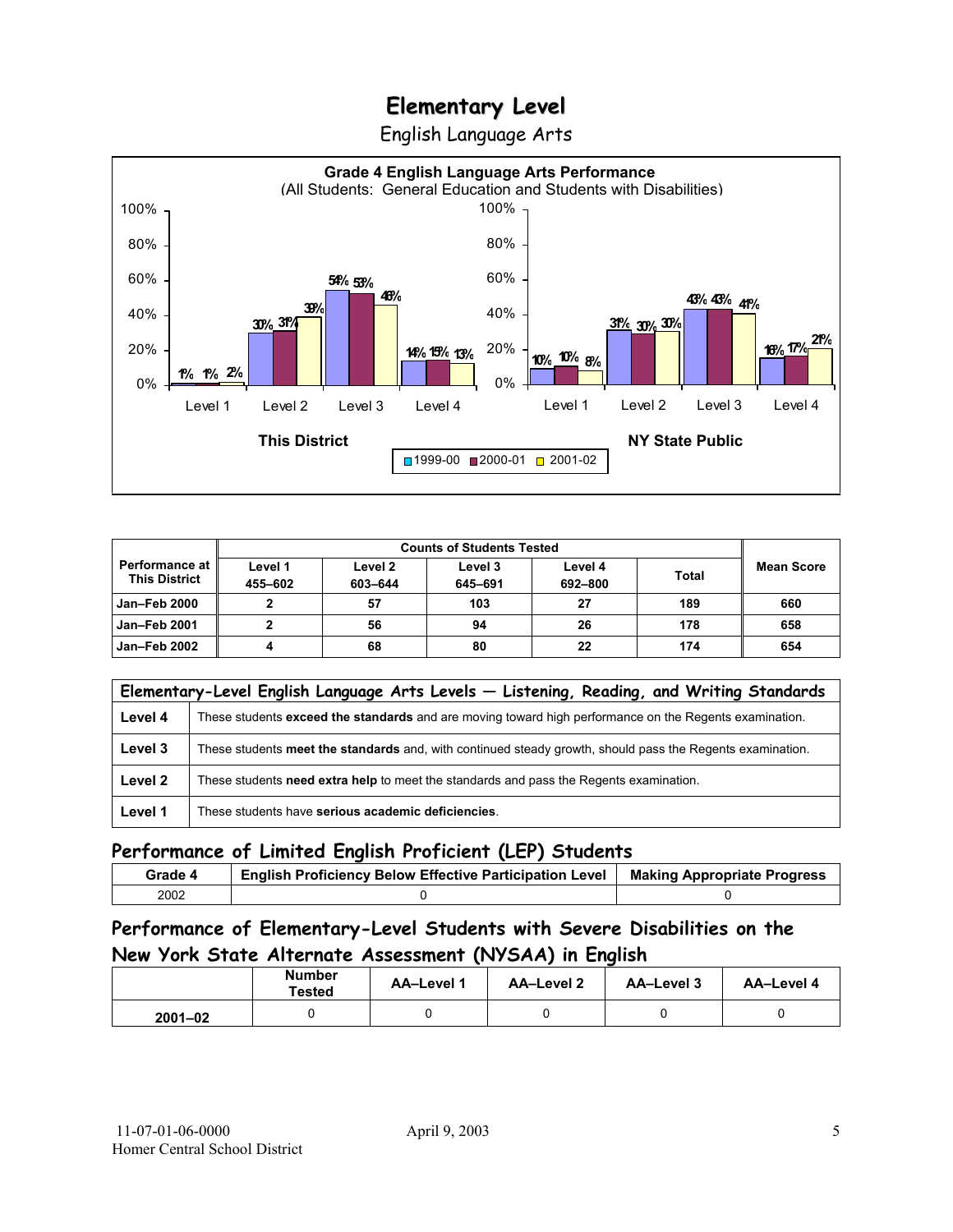### Mathematics



|                                                 | <b>Counts of Students Tested</b> |                    |                    |                    |              |                   |
|-------------------------------------------------|----------------------------------|--------------------|--------------------|--------------------|--------------|-------------------|
| <b>Performance at l</b><br><b>This District</b> | Level 1<br>448-601               | Level 2<br>602-636 | Level 3<br>637-677 | Level 4<br>678-810 | <b>Total</b> | <b>Mean Score</b> |
| <b>May 2000</b>                                 |                                  | 40                 | 120                | 34                 | 194          | 656               |
| May 2001                                        |                                  | 51                 | 96                 | 30                 | 180          | 651               |
| May 2002                                        |                                  | 52                 | 85                 | 27                 | 172          | 646               |

|         | Elementary-Level Mathematics Levels -<br>Knowledge, Reasoning, and Problem-Solving Standards              |  |  |
|---------|-----------------------------------------------------------------------------------------------------------|--|--|
| Level 4 | These students exceed the standards and are moving toward high performance on the Regents examination.    |  |  |
| Level 3 | These students meet the standards and, with continued steady growth, should pass the Regents examination. |  |  |
| Level 2 | These students need extra help to meet the standards and pass the Regents examination.                    |  |  |
| Level 1 | These students have serious academic deficiencies.                                                        |  |  |

**Performance of Elementary-Level Students with Severe Disabilities on the New York State Alternate Assessment (NYSAA) in Mathematics, Science, and Technology** 

|             | <b>Number</b><br><b>Tested</b> | AA-Level 1 | <b>AA-Level 2</b> | AA-Level 3 | AA-Level 4 |
|-------------|--------------------------------|------------|-------------------|------------|------------|
| $2001 - 02$ |                                |            |                   |            |            |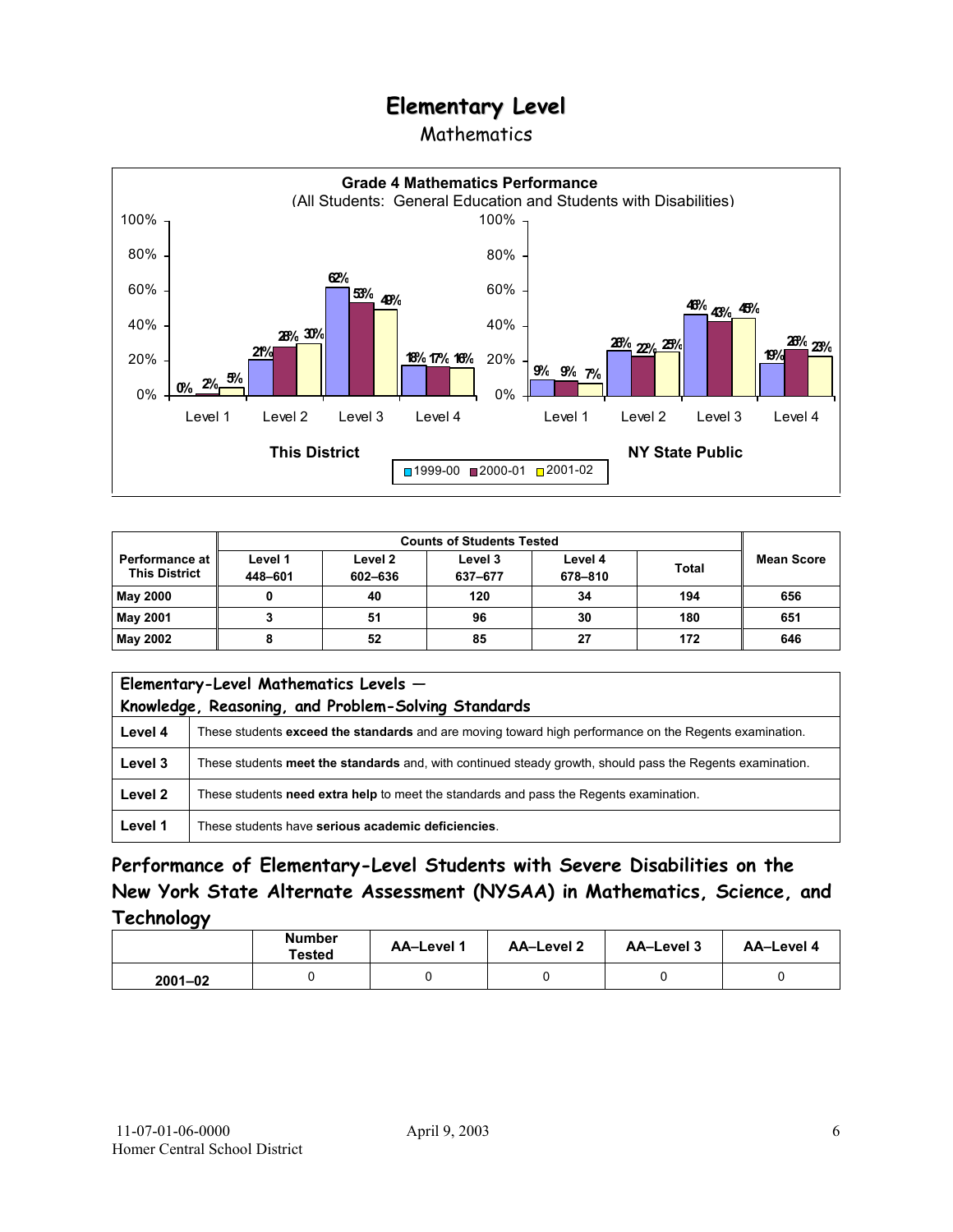Science Multiple-Choice



#### **All Students**

|                 |     | Number Tested   Number Above SDL   Mean Score |    |
|-----------------|-----|-----------------------------------------------|----|
| <b>May 2000</b> | 197 | 157                                           | 34 |
| <b>May 2001</b> | 183 | 143                                           | 34 |
| <b>May 2002</b> | 172 | 127                                           | 33 |

| Grade 4 Science - Knowledge, Reasoning, and Problem-Solving Standards |                                                                                                                                                                                                                                          |  |  |  |  |  |
|-----------------------------------------------------------------------|------------------------------------------------------------------------------------------------------------------------------------------------------------------------------------------------------------------------------------------|--|--|--|--|--|
| <b>Multiple-Choice</b><br><b>Test Component</b>                       | This component contains 45 multiple-choice questions based upon the New York State Elementary<br>Science Syllabus and referenced to the New York State Learning Standards for Mathematics, Science<br>and Technology (Elementary Level). |  |  |  |  |  |
| <b>State Designated</b>                                               | Students who correctly answer fewer than 30 of the 45 questions of the multiple-choice test component                                                                                                                                    |  |  |  |  |  |
| Level (SDL)                                                           | must receive academic intervention services in the following term of instruction.                                                                                                                                                        |  |  |  |  |  |
| <b>School Mean</b>                                                    | For the multiple-choice test component, the mean score is the average number of correct answers for                                                                                                                                      |  |  |  |  |  |
| <b>Scores</b>                                                         | students tested. If all tested students answered all questions correctly, this score would be 45.                                                                                                                                        |  |  |  |  |  |

# **Elementary Level**

Science Performance Test

The elementary-level science test is composed of two sections, the multiple-choice section (described above) and the performance test. The performance test is not used to determine the need for academic intervention services or for accountability purposes because not all students are administered the same three tasks.

| All Students                              |     |    |  |  |  |
|-------------------------------------------|-----|----|--|--|--|
| <b>Number Tested</b><br><b>Mean Score</b> |     |    |  |  |  |
| May 2000                                  | 195 | 38 |  |  |  |
| <b>May 2001</b>                           | 180 | 36 |  |  |  |
| <b>May 2002</b><br>36<br>172              |     |    |  |  |  |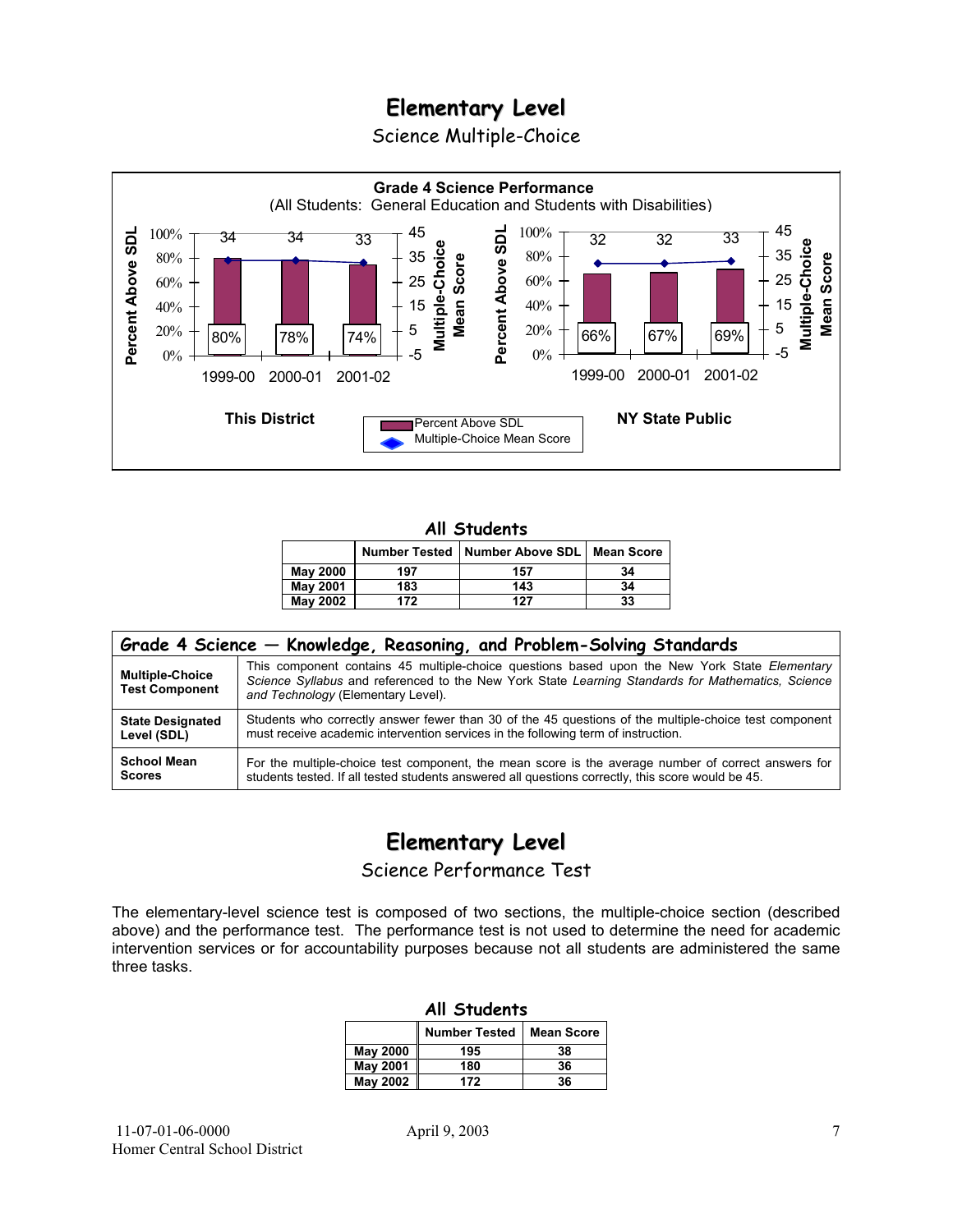



| Performance at I<br><b>This District</b> | Level 1<br>527-661 | Level 2<br>662-700 | Level 3<br>701-738 | Level 4<br>739-830 | <b>Total</b> | <b>Mean Score</b> |
|------------------------------------------|--------------------|--------------------|--------------------|--------------------|--------------|-------------------|
| May 2000                                 | 13                 | 95                 | 70                 | 18                 | 196          | 702               |
| <b>May 2001</b>                          | 12                 | 91                 | 68                 | 29                 | 200          | 704               |
|                                          | Level 1<br>527-659 | Level 2<br>660-698 | Level 3<br>699-737 | Level 4<br>738-830 | <b>Total</b> |                   |
| <b>March 2002</b>                        | 3                  | 113                | 80                 | 14                 | 210          | 697               |

|         | Middle-Level English Language Arts Levels - Listening, Reading, and Writing Standards                     |  |  |  |  |
|---------|-----------------------------------------------------------------------------------------------------------|--|--|--|--|
| Level 4 | These students exceed the standards and are moving toward high performance on the Regents examination.    |  |  |  |  |
| Level 3 | These students meet the standards and, with continued steady growth, should pass the Regents examination. |  |  |  |  |
| Level 2 | These students need extra help to meet the standards and pass the Regents examination.                    |  |  |  |  |
| Level 1 | These students have serious academic deficiencies.                                                        |  |  |  |  |

## **Performance of Limited English Proficient (LEP) Students**

| Grade 8 | <b>English Proficiency Below Effective Participation Level</b> | <b>Making Appropriate Progress</b> |
|---------|----------------------------------------------------------------|------------------------------------|
| 2002    |                                                                |                                    |

## **Performance of Middle-Level Students with Severe Disabilities on the New York State Alternate Assessment (NYSAA) in English**

|             | <b>Number</b><br>Tested | <b>AA-Level 1</b> | <b>AA-Level 2</b> | AA-Level 3 | AA-Level 4 |
|-------------|-------------------------|-------------------|-------------------|------------|------------|
| $2001 - 02$ |                         |                   |                   |            |            |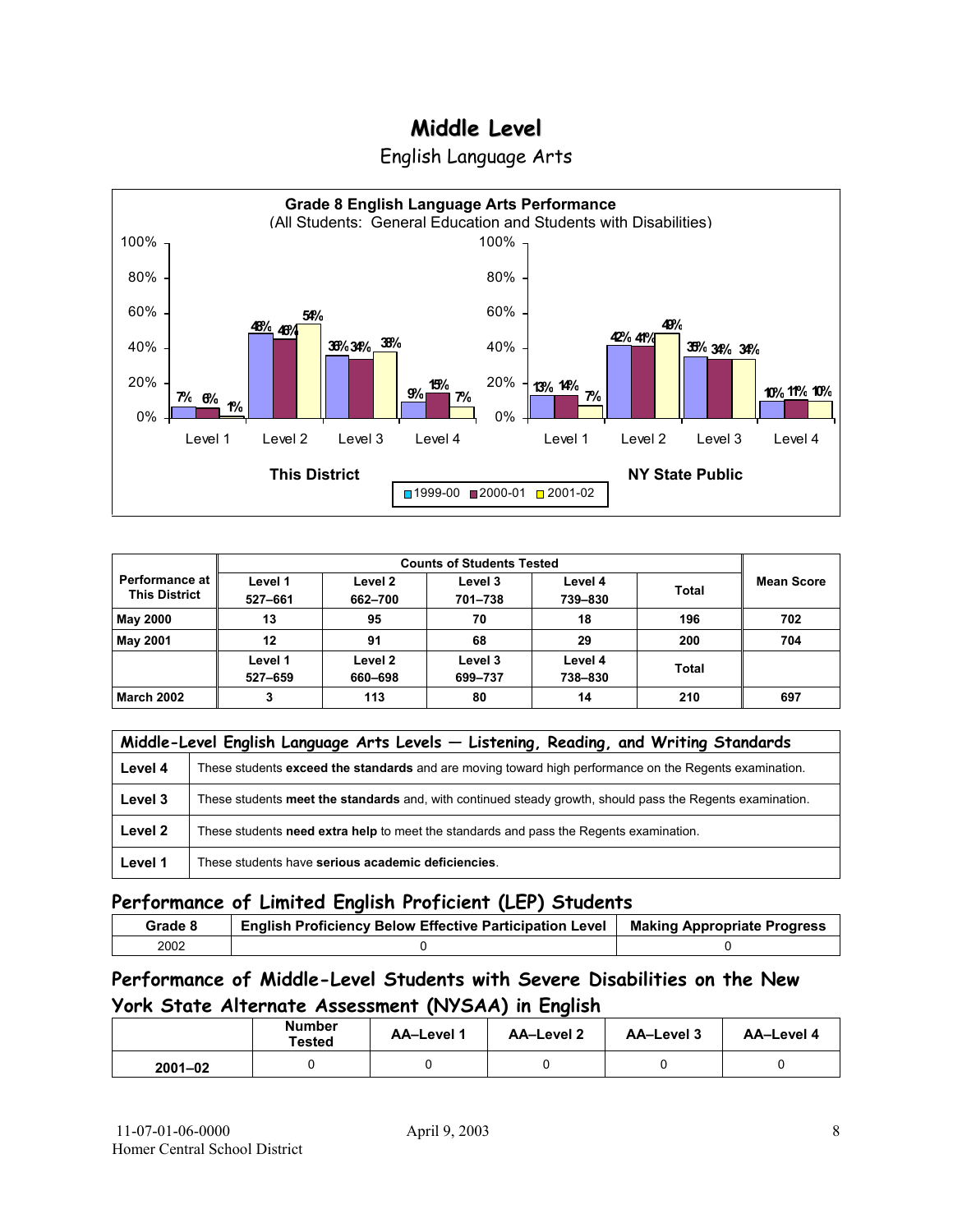**Mathematics** 



| <b>Performance at</b><br><b>This District</b> | Level 1<br>517-680 | Level 2<br>681-715 | Level 3<br>716-759 | Level 4<br>760-882 | <b>Total</b> | <b>Mean Score</b> |
|-----------------------------------------------|--------------------|--------------------|--------------------|--------------------|--------------|-------------------|
| <b>May 2000</b>                               | 17                 | 90                 | 75                 | 17                 | 199          | 717               |
| <b>May 2001</b>                               | 38                 | 77                 | 63                 | 26                 | 204          | 713               |
| <b>May 2002</b>                               | 22                 | 79                 | 92                 | 18                 | 211          | 716               |

|         | Middle-Level Mathematics Levels - Knowledge, Reasoning, and Problem-Solving Standards                     |  |  |  |  |  |
|---------|-----------------------------------------------------------------------------------------------------------|--|--|--|--|--|
| Level 4 | These students exceed the standards and are moving toward high performance on the Regents examination.    |  |  |  |  |  |
| Level 3 | These students meet the standards and, with continued steady growth, should pass the Regents examination. |  |  |  |  |  |
| Level 2 | These students need extra help to meet the standards and pass the Regents examination.                    |  |  |  |  |  |
| Level 1 | These students have serious academic deficiencies.                                                        |  |  |  |  |  |

## **Performance of Middle-Level Students with Severe Disabilities on the New York State Alternate Assessment (NYSAA) in Mathematics, Science, and Technology**

|             | Number<br>Tested | AA-Level 1<br>AA-Level 2 |  | AA-Level 3 | AA-Level 4 |
|-------------|------------------|--------------------------|--|------------|------------|
| $2001 - 02$ |                  |                          |  |            |            |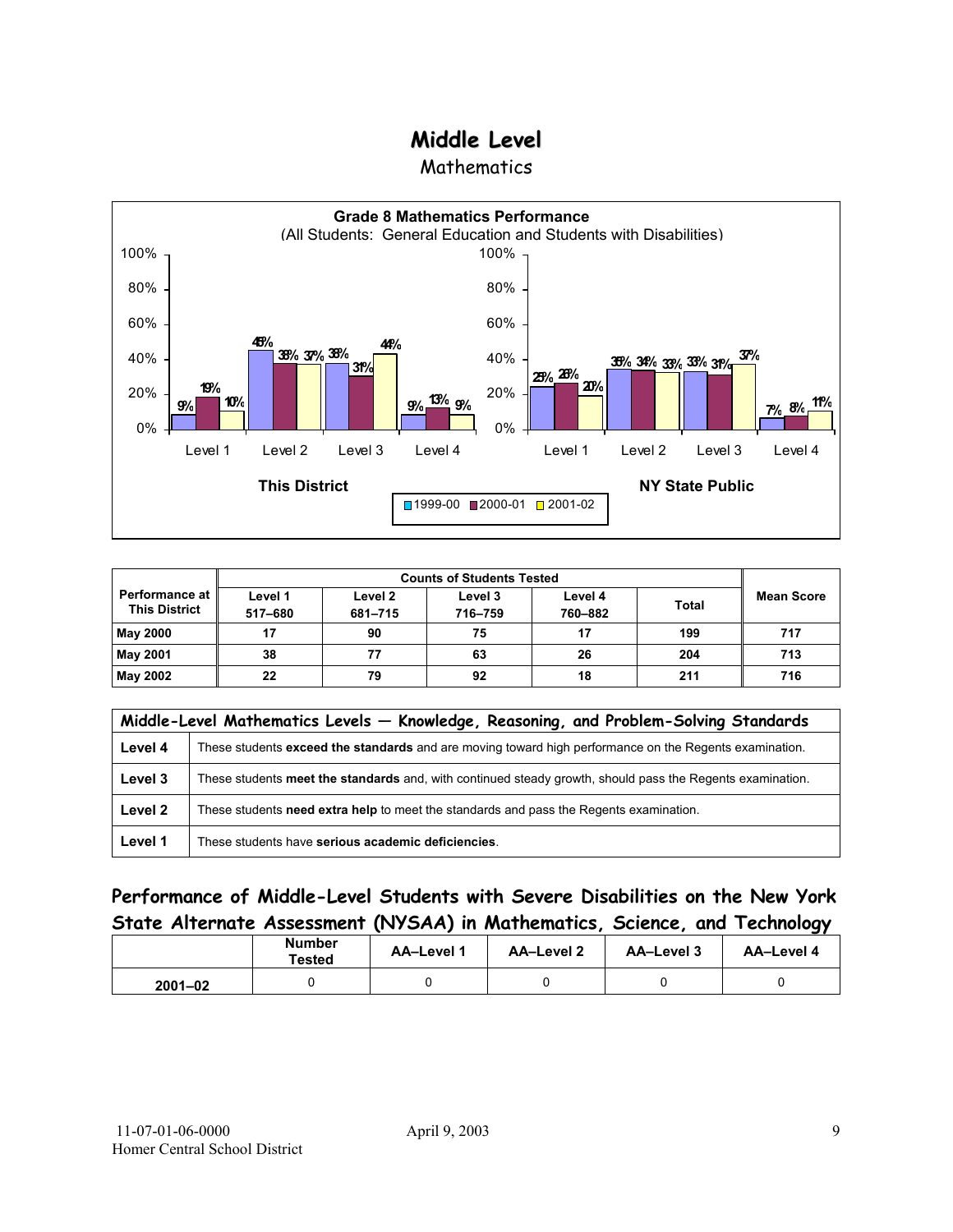#### Science



| <b>Performance at This District</b> |                        | <b>Counts of Students Tested</b> |         |         |         |              | <b>Mean Score</b> |
|-------------------------------------|------------------------|----------------------------------|---------|---------|---------|--------------|-------------------|
|                                     |                        | ∟evel 1                          | ∟evel 2 | Level 3 | Level 4 | <b>Total</b> |                   |
|                                     | Middle-Level Science   |                                  | 14      | 74      | 117     | 205          | 83                |
| <b>June 2002</b>                    | <b>Regents Science</b> |                                  |         |         |         |              |                   |

|                    | Middle-Level Science Levels - Knowledge, Reasoning, and Problem-Solving Standards*                                                                                                             |
|--------------------|------------------------------------------------------------------------------------------------------------------------------------------------------------------------------------------------|
| Level 4            | These students exceed the standards on the middle-level science test and are moving toward high performance<br>on the Regents examinations or score 85-100 on a Regents science examination.   |
| Level 3            | These students meet the standards on the middle-level science test and, with continued steady growth, should<br>pass the Regents examinations or score 65–84 on a Regents science examination. |
| Level <sub>2</sub> | These students need extra help to meet the standards for middle-level science and to pass the Regents<br>examinations or score 55–64 on a Regents science examination.                         |
| Level 1            | These students have serious academic deficiencies as evidenced in the middle-level science test or score 0–54<br>on a Regents science examination.                                             |

\*Students may demonstrate proficiency in middle-level science by scoring at level 3 or above on the middle-level science test or by scoring 65 or above on a Regents examination in science.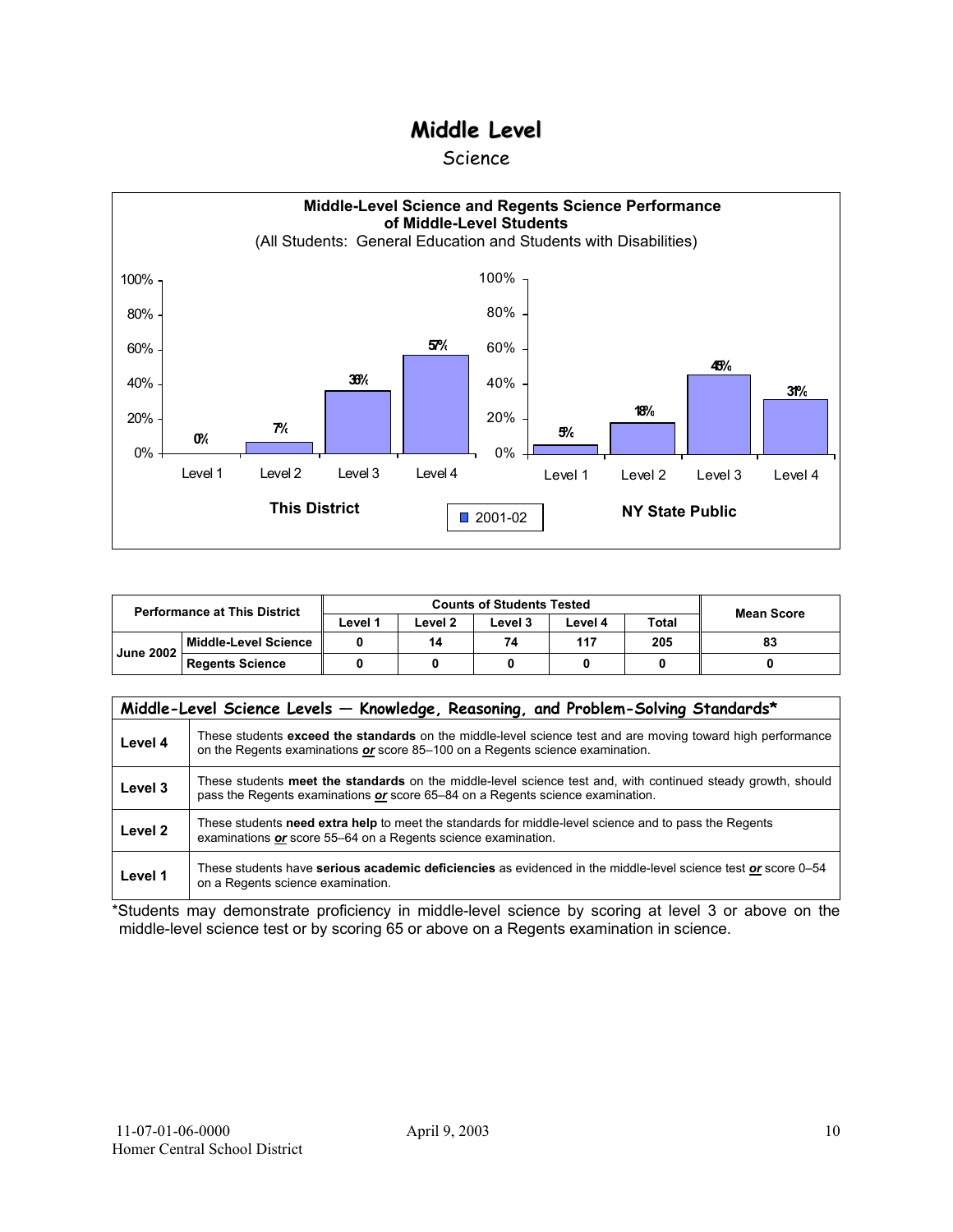# **High School English Achievement after Four Years of Instruction**

 The graph and table below present performance of the 1997 and 1998 cohort members on the Regents English examination four years after entering grade 9. A score of 65 or above on this examination is considered passing. Only the highest score of each student is counted, regardless of how many times the student took the examination. In the graph, students passing approved alternatives to this examination are counted as scoring in the 65 to 84 range. In the table, the numbers of students who met the graduation requirement by passing an approved alternative or the Regents competency tests (RCTs) in reading and writing are listed separately. (RCT results are not included in the graph.) Students who score 55 to 64 on the Regents examination in comprehensive English may be given credit towards a local high school diploma if allowed by the district board of education.



|                       | English Graduation Requirement Achievement after Four Years of High School* |                          |                                                     |                                                     |                                                      |                                          |                             |  |  |  |  |  |  |
|-----------------------|-----------------------------------------------------------------------------|--------------------------|-----------------------------------------------------|-----------------------------------------------------|------------------------------------------------------|------------------------------------------|-----------------------------|--|--|--|--|--|--|
|                       | <b>Student Category</b>                                                     | Cohort<br><b>Members</b> | <b>Highest Score</b><br><b>Between</b><br>55 and 64 | <b>Highest Score</b><br><b>Between</b><br>65 and 84 | <b>Highest Score</b><br><b>Between</b><br>85 and 100 | Approved<br><b>Alternative</b><br>Credit | <b>Passed</b><br><b>RCT</b> |  |  |  |  |  |  |
|                       | <b>General Education</b>                                                    | 142                      | 10                                                  | 101                                                 | 23                                                   |                                          |                             |  |  |  |  |  |  |
| 1997<br><b>Cohort</b> | Students w/ Disabilities                                                    | 23                       | 12                                                  |                                                     |                                                      |                                          |                             |  |  |  |  |  |  |
|                       | <b>All Students</b>                                                         | 165                      | 22                                                  | 109                                                 | 23                                                   |                                          |                             |  |  |  |  |  |  |
|                       | <b>General Education</b>                                                    | 163                      |                                                     | 108                                                 | 40                                                   |                                          |                             |  |  |  |  |  |  |
| 1998<br><b>Cohort</b> | Students w/ Disabilities                                                    | 22                       |                                                     |                                                     |                                                      |                                          |                             |  |  |  |  |  |  |
|                       | <b>All Students</b>                                                         | 185                      | 12                                                  | 117                                                 | 40                                                   |                                          |                             |  |  |  |  |  |  |

\*Assessments used to determine counts in this table include the Regents examination in comprehensive English, the component retest in English, the Regents competency tests in reading and writing, and approved alternatives.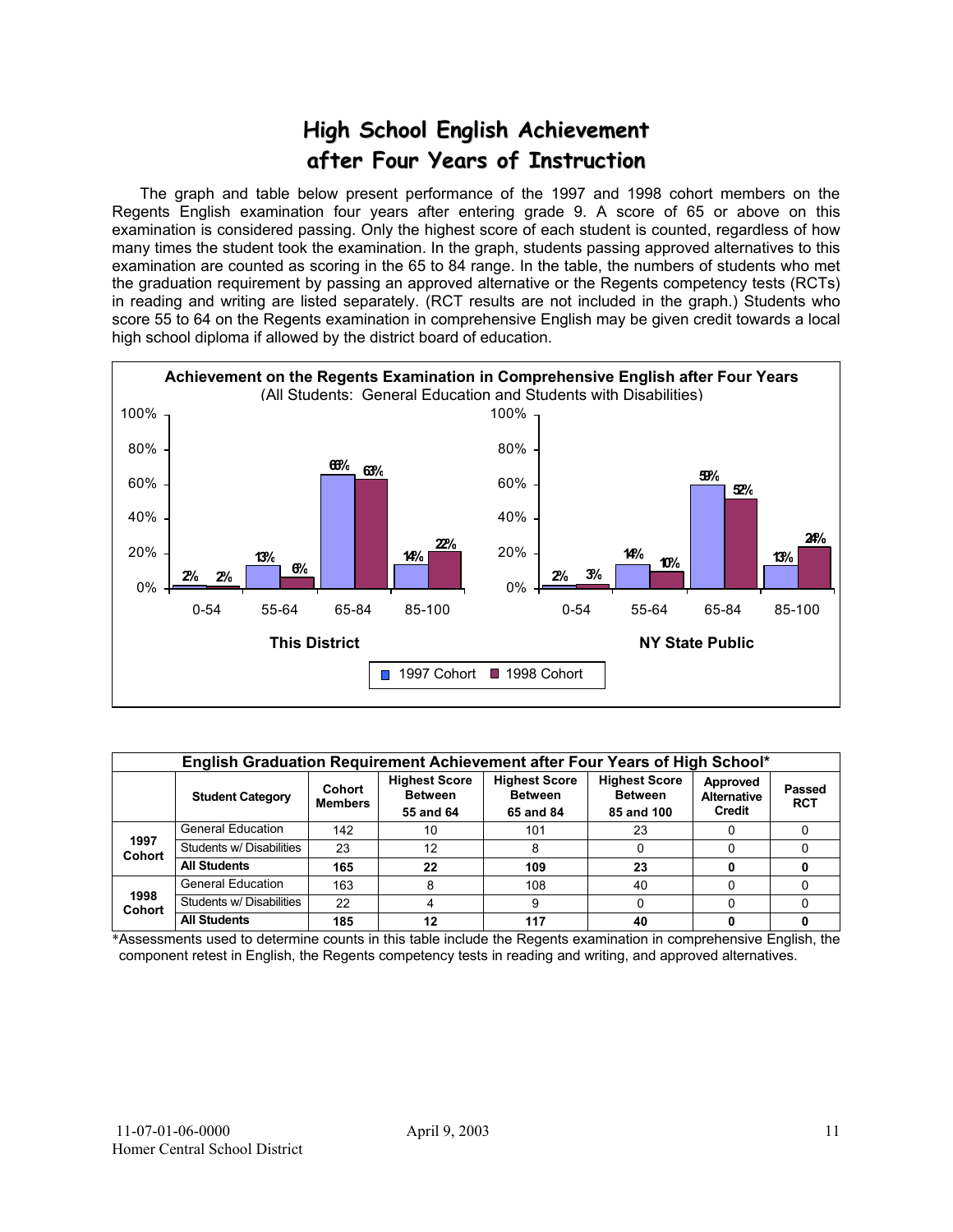# **High School Mathematics Achievement after Four Years of Instruction**

 The graph and table below present performance of the 1997 and 1998 cohort members, four years after entering grade 9, in meeting the graduation assessment requirement in mathematics. A score of 65 or above on a Regents examination in mathematics is considered passing. Only the highest score of each student is counted, regardless of how many times the student took the examination. In the graph, students passing approved alternatives to these examinations are counted as scoring in the 65 to 84 range. In the table, the numbers of students who met the graduation requirement by passing an approved alternative or the Regents competency test (RCT) in mathematics are listed separately. (RCT results are not included in the graph.) Students who score 55 to 64 on a Regents examination in mathematics may be given credit towards a local high school diploma if allowed by the district board of education.



|                       | Mathematics Graduation Requirement Achievement after Four Years of High School* |                          |                                                     |                                                     |                                                      |                                          |                      |  |  |  |  |  |  |
|-----------------------|---------------------------------------------------------------------------------|--------------------------|-----------------------------------------------------|-----------------------------------------------------|------------------------------------------------------|------------------------------------------|----------------------|--|--|--|--|--|--|
|                       | <b>Student Category</b>                                                         | Cohort<br><b>Members</b> | <b>Highest Score</b><br><b>Between</b><br>55 and 64 | <b>Highest Score</b><br><b>Between</b><br>65 and 84 | <b>Highest Score</b><br><b>Between</b><br>85 and 100 | Approved<br><b>Alternative</b><br>Credit | Passed<br><b>RCT</b> |  |  |  |  |  |  |
|                       | <b>General Education</b>                                                        | 142                      |                                                     | 69                                                  | 60                                                   |                                          |                      |  |  |  |  |  |  |
| 1997<br><b>Cohort</b> | Students w/ Disabilities                                                        | 23                       |                                                     | 12                                                  |                                                      |                                          |                      |  |  |  |  |  |  |
|                       | <b>All Students</b>                                                             | 165                      |                                                     | 81                                                  | 62                                                   |                                          |                      |  |  |  |  |  |  |
|                       | <b>General Education</b>                                                        | 163                      | 10                                                  | 52                                                  | 92                                                   |                                          |                      |  |  |  |  |  |  |
| 1998<br><b>Cohort</b> | Students w/ Disabilities                                                        | 22                       | 2                                                   | 5                                                   | 5                                                    |                                          |                      |  |  |  |  |  |  |
|                       | <b>All Students</b>                                                             | 185                      | 12                                                  | 57                                                  | 97                                                   |                                          |                      |  |  |  |  |  |  |

\*Assessments used to determine counts in this table include Regents mathematics examinations, the component retest in mathematics, the Regents competency test in mathematics, and approved alternatives.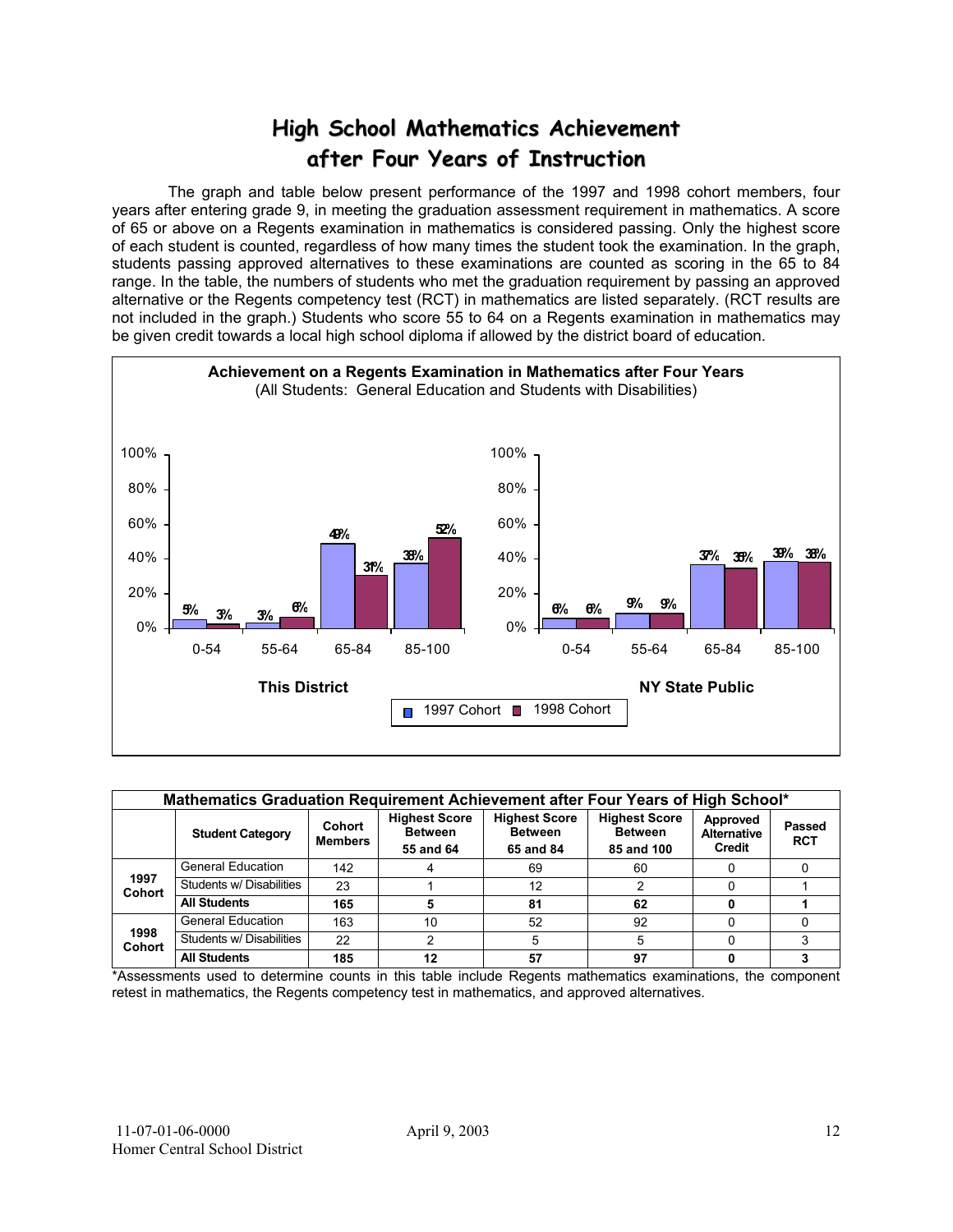## **Graduation Rates for the 1998 Cohort**

 Students were counted as graduates if they earned a local diploma with or without a Regents endorsement no later than June 2002. Additional students may have earned diplomas in August 2002. For the purpose of calculating graduation rate, students who transferred to GED programs were included in the count of students in the cohort. These students were not counted as cohort members for other purposes. Therefore, the count in the table below may be higher than the count of cohort members shown on previous pages.



|                            | <b>Graduation Rates for the 1998 Cohort</b> |                            |  |  |  |  |  |  |  |  |  |
|----------------------------|---------------------------------------------|----------------------------|--|--|--|--|--|--|--|--|--|
| <b>Student Category</b>    | <b>Graduation Rate Cohort</b>               | <b>Number of Graduates</b> |  |  |  |  |  |  |  |  |  |
| General-education students | 163                                         | 151                        |  |  |  |  |  |  |  |  |  |
| Students with disabilities |                                             | 15                         |  |  |  |  |  |  |  |  |  |
| Total                      | 185                                         | 166                        |  |  |  |  |  |  |  |  |  |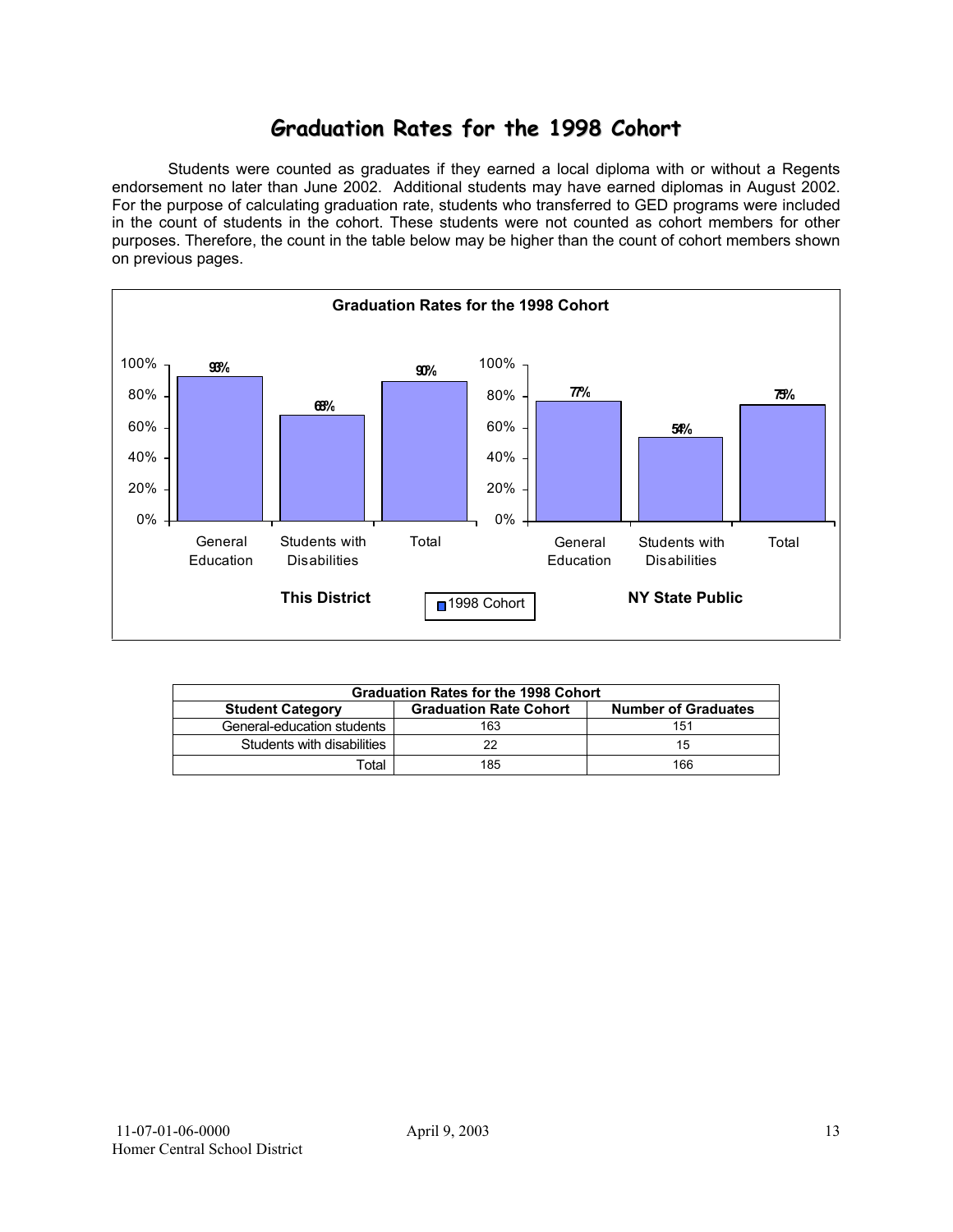# **Analysis of Student Subgroup Performance**

Historically, on State assessments the average performance of Black, Hispanic, and Native American students has been lower than that of White and Asian students. Similarly, students from lowincome families have not performed as well as those from higher income families. A high priority of the Board of Regents is to eliminate these gaps in student performance. In addition, Title I of the federal Elementary and Secondary Education Act includes explicit requirements "to ensure that students served by Title I are given the same opportunity to achieve to high standards and are held to the same high expectations as all students in each State."

This section of the district report card provides performance data by racial/ethnic group, disability status, gender, English proficiency status, income level, and migrant status. The purpose of the student subgroup analyses is to determine if students who perform below the standards in any district tend to fall into particular groups, such as minority students, limited English proficient students, or economically disadvantaged students. If these analyses provide evidence that students in one of the groups achieve at a lower level than other students, the district and community should examine the reasons for this lower performance and make necessary changes in curriculum, instruction, and student support services to remedy these performance gaps.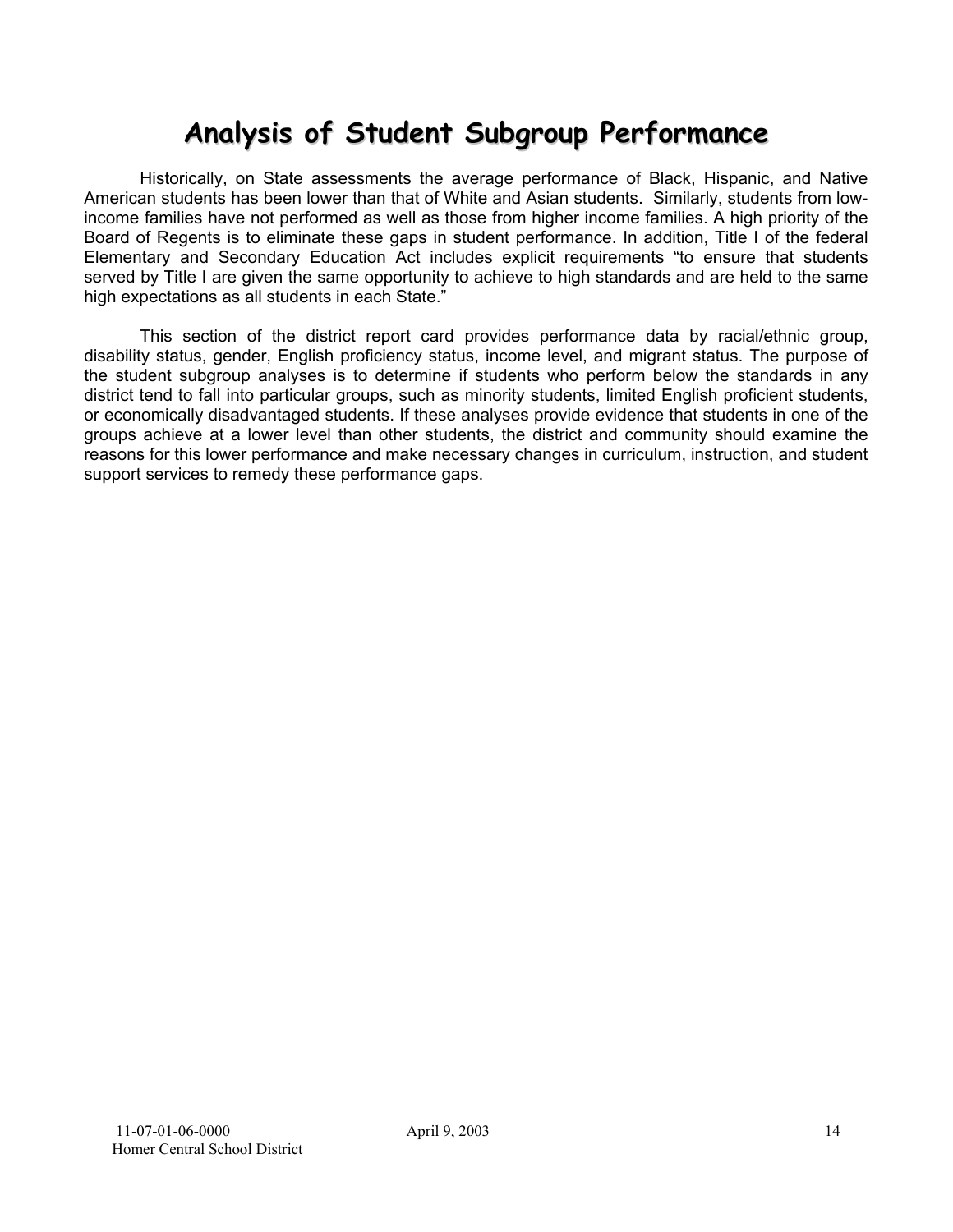# English Language Arts

|                                              |               |             | 2000-01                                                           |     |               | $2001 - 02$                                                       |         |     |  |
|----------------------------------------------|---------------|-------------|-------------------------------------------------------------------|-----|---------------|-------------------------------------------------------------------|---------|-----|--|
| <b>Student Subgroup</b>                      | <b>Tested</b> |             | <b>Percentages of Tested</b><br><b>Students Scoring at Levels</b> |     | <b>Tested</b> | <b>Percentages of Tested</b><br><b>Students Scoring at Levels</b> |         |     |  |
|                                              |               | $2 - 4$     | $3 - 4$                                                           | 4   |               | $2 - 4$                                                           | $3 - 4$ | 4   |  |
| <b>Results by Race/Ethnicity</b>             |               |             |                                                                   |     |               |                                                                   |         |     |  |
| American Indian/Alaskan Native               | 0             | 0%          | 0%                                                                | 0%  | 1             | s                                                                 | s       | s   |  |
| <b>Black</b>                                 | 1             | s           | s                                                                 | s   | 0             | 0%                                                                | 0%      | 0%  |  |
| Hispanic                                     | 1             | s           | ${\bf s}$                                                         | s   | 4             | s                                                                 | s       | s   |  |
| Asian or Pacific Islander                    | 1             | $\mathbf S$ | s                                                                 | s   | 0             | 0%                                                                | 0%      | 0%  |  |
| White                                        | 175           | s           | $\mathbf s$                                                       | s   | 169           | 98%                                                               | 59%     | 13% |  |
| Total                                        | 178           | 99%         | 67%                                                               | 15% | 174           | 98%                                                               | 59%     | 13% |  |
| Small Group Totals (s)                       | 178           | 99%         | 67%                                                               | 15% | 5             | 100%                                                              | 40%     | 0%  |  |
| <b>Results by Disability Status</b>          |               |             |                                                                   |     |               |                                                                   |         |     |  |
| General-education students                   | 163           | 99%         | 68%                                                               | 15% | 155           | 99%                                                               | 60%     | 13% |  |
| Students with disabilities                   | 15            | 100%        | 60%                                                               | 7%  | 19            | 89%                                                               | 47%     | 11% |  |
| Total                                        | 178           | 99%         | 67%                                                               | 15% | 174           | 98%                                                               | 59%     | 13% |  |
| <b>Results by Gender</b>                     |               |             |                                                                   |     |               |                                                                   |         |     |  |
| Female                                       | 85            | 99%         | 67%                                                               | 15% | 89            | 96%                                                               | 55%     | 13% |  |
| Male                                         | 93            | 99%         | 68%                                                               | 14% | 85            | 100%                                                              | 62%     | 12% |  |
| Total                                        | 178           | 99%         | 67%                                                               | 15% | 174           | 98%                                                               | 59%     | 13% |  |
| <b>Results by English Proficiency Status</b> |               |             |                                                                   |     |               |                                                                   |         |     |  |
| English proficient                           | 178           | 99%         | 67%                                                               | 15% | 174           | 98%                                                               | 59%     | 13% |  |
| Limited English proficient                   | 0             | 0%          | 0%                                                                | 0%  | 0             | 0%                                                                | 0%      | 0%  |  |
| Total                                        | 178           | 99%         | 67%                                                               | 15% | 174           | 98%                                                               | 59%     | 13% |  |
| <b>Results by Income Level</b>               |               |             |                                                                   |     |               |                                                                   |         |     |  |
| Economically disadvantaged                   | 35            | 97%         | 60%                                                               | 3%  | 51            | 94%                                                               | 41%     | 2%  |  |
| Not disadvantaged                            | 143           | 99%         | 69%                                                               | 17% | 123           | 99%                                                               | 66%     | 17% |  |
| Total                                        | 178           | 99%         | 67%                                                               | 15% | 174           | 98%                                                               | 59%     | 13% |  |
| <b>Results by Migrant Status</b>             |               |             |                                                                   |     |               |                                                                   |         |     |  |
| Migrant family                               | $\pmb{0}$     | 0%          | 0%                                                                | 0%  | 0             | 0%                                                                | 0%      | 0%  |  |
| Not migrant family                           | 178           | 99%         | 67%                                                               | 15% | 174           | 98%                                                               | 59%     | 13% |  |
| Total                                        | 178           | 99%         | 67%                                                               | 15% | 174           | 98%                                                               | 59%     | 13% |  |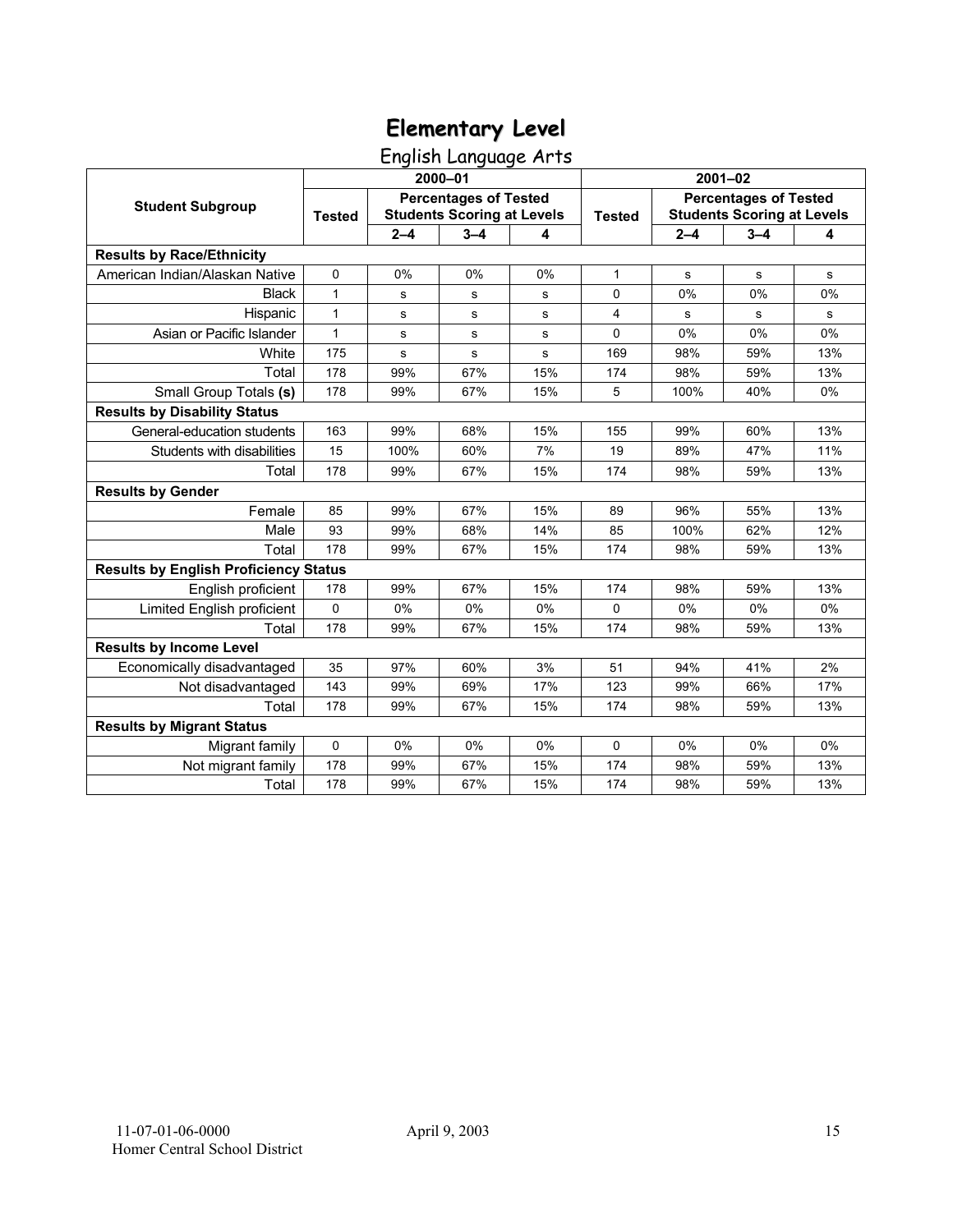## Mathematics

|                                              |               |         | 2000-01                                                           |       | $2001 - 02$   |                                                                   |         |     |  |
|----------------------------------------------|---------------|---------|-------------------------------------------------------------------|-------|---------------|-------------------------------------------------------------------|---------|-----|--|
| <b>Student Subgroup</b>                      | <b>Tested</b> |         | <b>Percentages of Tested</b><br><b>Students Scoring at Levels</b> |       | <b>Tested</b> | <b>Percentages of Tested</b><br><b>Students Scoring at Levels</b> |         |     |  |
|                                              |               | $2 - 4$ | $3 - 4$                                                           | 4     |               | $2 - 4$                                                           | $3 - 4$ | 4   |  |
| <b>Results by Race/Ethnicity</b>             |               |         |                                                                   |       |               |                                                                   |         |     |  |
| American Indian/Alaskan Native               | $\mathbf 0$   | 0%      | 0%                                                                | 0%    | $\mathbf{1}$  | s                                                                 | s       | s   |  |
| <b>Black</b>                                 | $\mathbf{1}$  | s       | s                                                                 | s     | $\Omega$      | 0%                                                                | 0%      | 0%  |  |
| Hispanic                                     | $\mathbf{1}$  | s       | s                                                                 | s     | 4             | s                                                                 | s       | s   |  |
| Asian or Pacific Islander                    | $\mathbf{1}$  | s       | s                                                                 | s     | 0             | 0%                                                                | 0%      | 0%  |  |
| White                                        | 177           | s       | $\mathbf s$                                                       | s     | 167           | 95%                                                               | 65%     | 16% |  |
| Total                                        | 180           | 98%     | 70%                                                               | 17%   | 172           | 95%                                                               | 65%     | 16% |  |
| Small Group Totals (s)                       | 180           | 98%     | 70%                                                               | 17%   | 5             | 100%                                                              | 60%     | 0%  |  |
| <b>Results by Disability Status</b>          |               |         |                                                                   |       |               |                                                                   |         |     |  |
| General-education students                   | 163           | 98%     | 69%                                                               | 16%   | 153           | 97%                                                               | 68%     | 16% |  |
| Students with disabilities                   | 17            | 100%    | 76%                                                               | 24%   | 19            | 84%                                                               | 42%     | 11% |  |
| Total                                        | 180           | 98%     | 70%                                                               | 17%   | 172           | 95%                                                               | 65%     | 16% |  |
| <b>Results by Gender</b>                     |               |         |                                                                   |       |               |                                                                   |         |     |  |
| Female                                       | 86            | 99%     | 63%                                                               | 7%    | 89            | 92%                                                               | 58%     | 12% |  |
| Male                                         | 94            | 98%     | 77%                                                               | 26%   | 83            | 99%                                                               | 72%     | 19% |  |
| Total                                        | 180           | 98%     | 70%                                                               | 17%   | 172           | 95%                                                               | 65%     | 16% |  |
| <b>Results by English Proficiency Status</b> |               |         |                                                                   |       |               |                                                                   |         |     |  |
| English proficient                           | 180           | 98%     | 70%                                                               | 17%   | 172           | 95%                                                               | 65%     | 16% |  |
| Limited English proficient                   | 0             | 0%      | 0%                                                                | 0%    | $\mathbf 0$   | 0%                                                                | 0%      | 0%  |  |
| Total                                        | 180           | 98%     | 70%                                                               | 17%   | 172           | 95%                                                               | 65%     | 16% |  |
| <b>Results by Income Level</b>               |               |         |                                                                   |       |               |                                                                   |         |     |  |
| Economically disadvantaged                   | 35            | 97%     | 63%                                                               | 11%   | 49            | 94%                                                               | 49%     | 6%  |  |
| Not disadvantaged                            | 145           | 99%     | 72%                                                               | 18%   | 123           | 96%                                                               | 72%     | 20% |  |
| Total                                        | 180           | 98%     | 70%                                                               | 17%   | 172           | 95%                                                               | 65%     | 16% |  |
| <b>Results by Migrant Status</b>             |               |         |                                                                   |       |               |                                                                   |         |     |  |
| Migrant family                               | 0             | 0%      | 0%                                                                | $0\%$ | $\Omega$      | 0%                                                                | 0%      | 0%  |  |
| Not migrant family                           | 180           | 98%     | 70%                                                               | 17%   | 172           | 95%                                                               | 65%     | 16% |  |
| Total                                        | 180           | 98%     | 70%                                                               | 17%   | 172           | 95%                                                               | 65%     | 16% |  |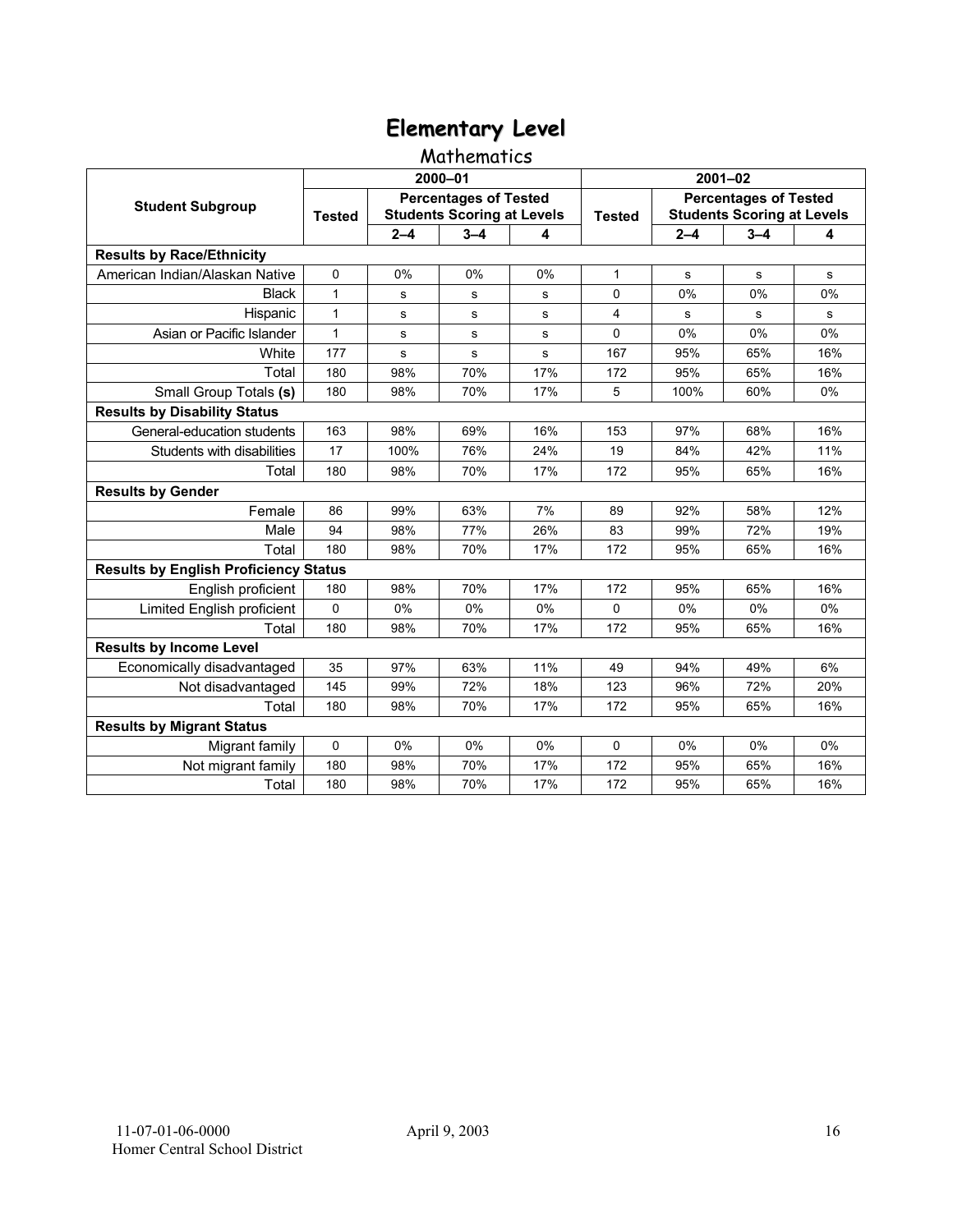# Science Multiple-Choice

|                                              | 2000-01       |                                                                                       | $2001 - 02$   |                                                                                              |  |  |
|----------------------------------------------|---------------|---------------------------------------------------------------------------------------|---------------|----------------------------------------------------------------------------------------------|--|--|
| <b>Student Subgroup</b>                      | <b>Tested</b> | Percentages of<br><b>Tested</b><br><b>Students</b><br><b>Scoring above</b><br>the SDL | <b>Tested</b> | <b>Percentages of</b><br><b>Tested</b><br><b>Students</b><br><b>Scoring above</b><br>the SDL |  |  |
| <b>Results by Race/Ethnicity</b>             |               |                                                                                       |               |                                                                                              |  |  |
| American Indian/Alaskan Native               |               |                                                                                       | $\mathbf{1}$  | s                                                                                            |  |  |
| <b>Black</b>                                 |               |                                                                                       | 0             | 0%                                                                                           |  |  |
| Hispanic                                     |               |                                                                                       | 4             | s                                                                                            |  |  |
| Asian or Pacific Islander                    |               |                                                                                       | $\Omega$      | 0%                                                                                           |  |  |
| White                                        |               |                                                                                       | 167           | 74%                                                                                          |  |  |
| Total                                        |               |                                                                                       | 172           | 74%                                                                                          |  |  |
| Small Group Totals (s)                       |               |                                                                                       | 5             | 60%                                                                                          |  |  |
| <b>Results by Disability Status</b>          |               |                                                                                       |               |                                                                                              |  |  |
| General-education students                   | 161           | 82%                                                                                   | 153           | 75%                                                                                          |  |  |
| Students with disabilities                   | 22            | 50%                                                                                   | 19            | 63%                                                                                          |  |  |
| Total                                        | 183           | 78%                                                                                   | 172           | 74%                                                                                          |  |  |
| <b>Results by Gender</b>                     |               |                                                                                       |               |                                                                                              |  |  |
| Female                                       |               |                                                                                       | 89            | 64%                                                                                          |  |  |
| Male                                         |               |                                                                                       | 83            | 84%                                                                                          |  |  |
| Total                                        |               |                                                                                       | 172           | 74%                                                                                          |  |  |
| <b>Results by English Proficiency Status</b> |               |                                                                                       |               |                                                                                              |  |  |
| English proficient                           |               |                                                                                       | 172           | 74%                                                                                          |  |  |
| Limited English proficient                   |               |                                                                                       | $\Omega$      | 0%                                                                                           |  |  |
| Total                                        |               |                                                                                       | 172           | 74%                                                                                          |  |  |
| <b>Results by Income Level</b>               |               |                                                                                       |               |                                                                                              |  |  |
| Economically disadvantaged                   |               |                                                                                       | 49            | 53%                                                                                          |  |  |
| Not disadvantaged                            |               |                                                                                       | 123           | 82%                                                                                          |  |  |
| Total                                        |               |                                                                                       | 172           | 74%                                                                                          |  |  |
| <b>Results by Migrant Status</b>             |               |                                                                                       |               |                                                                                              |  |  |
| Migrant family                               |               |                                                                                       | $\mathbf 0$   | 0%                                                                                           |  |  |
| Not migrant family                           |               |                                                                                       | 172           | 74%                                                                                          |  |  |
| Total                                        |               |                                                                                       | 172           | 74%                                                                                          |  |  |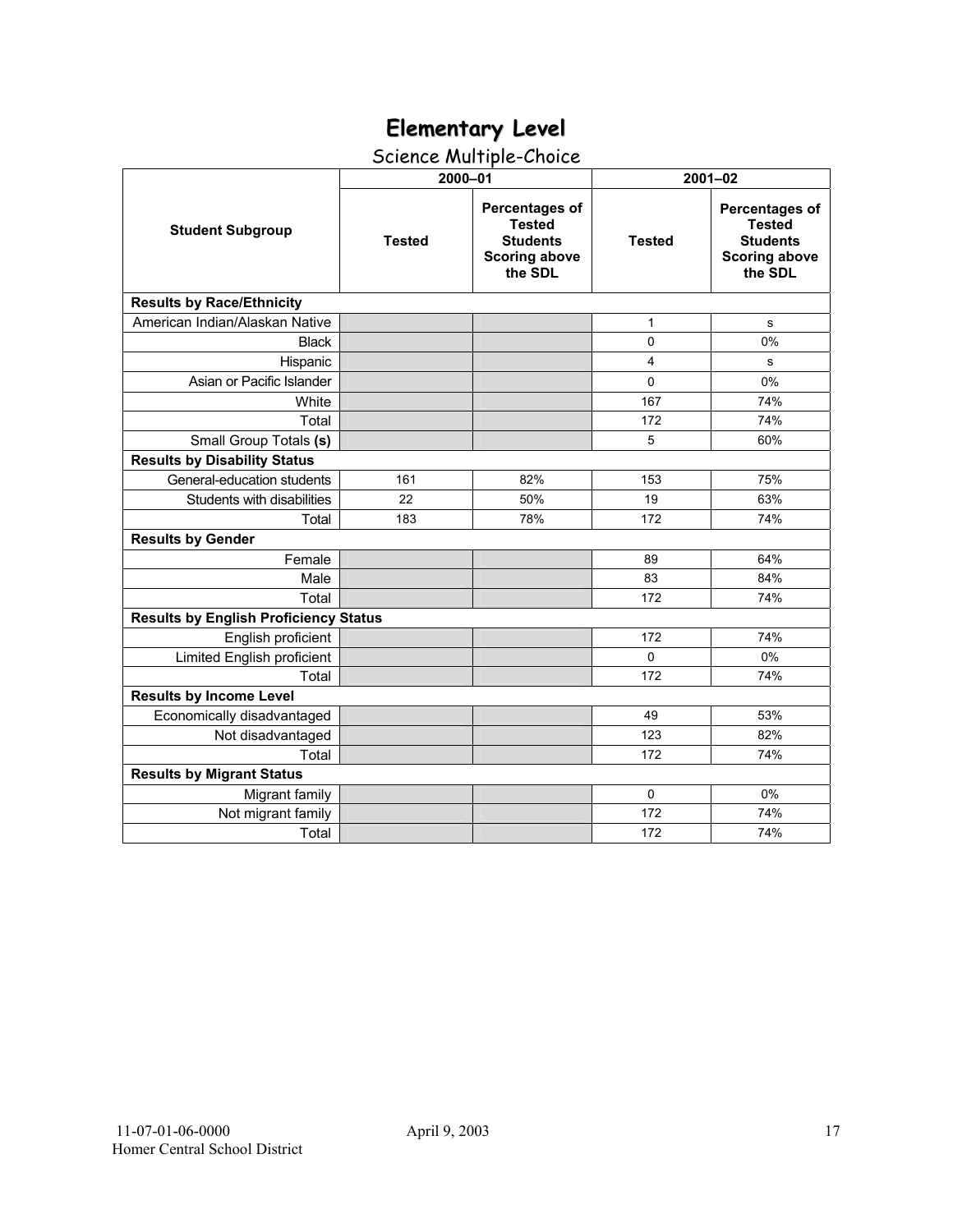English Language Arts

|                                              |               |           | 2000-01                                                           |     | $2001 - 02$    |                                                                   |         |    |  |
|----------------------------------------------|---------------|-----------|-------------------------------------------------------------------|-----|----------------|-------------------------------------------------------------------|---------|----|--|
| <b>Student Subgroup</b>                      | <b>Tested</b> |           | <b>Percentages of Tested</b><br><b>Students Scoring at Levels</b> |     | <b>Tested</b>  | <b>Percentages of Tested</b><br><b>Students Scoring at Levels</b> |         |    |  |
|                                              |               | $2 - 4$   | $3 - 4$                                                           | 4   |                | $2 - 4$                                                           | $3 - 4$ | 4  |  |
| <b>Results by Race/Ethnicity</b>             |               |           |                                                                   |     |                |                                                                   |         |    |  |
| American Indian/Alaskan Native               | $\Omega$      | 0%        | 0%                                                                | 0%  | $\Omega$       | 0%                                                                | 0%      | 0% |  |
| <b>Black</b>                                 | $\mathbf{1}$  | s         | s                                                                 | s   | $\overline{2}$ | s                                                                 | s       | s  |  |
| Hispanic                                     | $\mathbf{1}$  | s         | s                                                                 | s   | 2              | s                                                                 | s       | s  |  |
| Asian or Pacific Islander                    | 0             | 0%        | 0%                                                                | 0%  | $\overline{2}$ | $\mathbf s$                                                       | s       | s  |  |
| White                                        | 198           | s         | s                                                                 | s   | 204            | 99%                                                               | 45%     | 7% |  |
| Total                                        | 200           | 94%       | 49%                                                               | 14% | 210            | 99%                                                               | 45%     | 7% |  |
| Small Group Totals (s)                       | 200           | 94%       | 49%                                                               | 14% | 6              | 100%                                                              | 33%     | 0% |  |
| <b>Results by Disability Status</b>          |               |           |                                                                   |     |                |                                                                   |         |    |  |
| General-education students                   | 167           | 98%       | 56%                                                               | 17% | 177            | 99%                                                               | 50%     | 8% |  |
| Students with disabilities                   | 33            | 76%       | 9%                                                                | 0%  | 33             | 97%                                                               | 18%     | 0% |  |
| Total                                        | 200           | 94%       | 49%                                                               | 14% | 210            | 99%                                                               | 45%     | 7% |  |
| <b>Results by Gender</b>                     |               |           |                                                                   |     |                |                                                                   |         |    |  |
| Female                                       | 96            | 95%       | 50%                                                               | 13% | 98             | 98%                                                               | 46%     | 9% |  |
| Male                                         | 104           | 93%       | 47%                                                               | 16% | 112            | 99%                                                               | 44%     | 4% |  |
| Total                                        | 200           | 94%       | 49%                                                               | 14% | 210            | 99%                                                               | 45%     | 7% |  |
| <b>Results by English Proficiency Status</b> |               |           |                                                                   |     |                |                                                                   |         |    |  |
| English proficient                           | 199           | ${\bf s}$ | s                                                                 | s   | 210            | 99%                                                               | 45%     | 7% |  |
| Limited English proficient                   | 1             | s         | s                                                                 | s   | $\Omega$       | 0%                                                                | 0%      | 0% |  |
| Total                                        | 200           | 94%       | 49%                                                               | 14% | 210            | 99%                                                               | 45%     | 7% |  |
| <b>Results by Income Level</b>               |               |           |                                                                   |     |                |                                                                   |         |    |  |
| Economically disadvantaged                   | $\Omega$      | 0%        | 0%                                                                | 0%  | 43             | 93%                                                               | 30%     | 2% |  |
| Not disadvantaged                            | 200           | 94%       | 49%                                                               | 14% | 167            | 100%                                                              | 49%     | 8% |  |
| Total                                        | 200           | 94%       | 49%                                                               | 14% | 210            | 99%                                                               | 45%     | 7% |  |
| <b>Results by Migrant Status</b>             |               |           |                                                                   |     |                |                                                                   |         |    |  |
| Migrant family                               | $\mathbf 0$   | 0%        | 0%                                                                | 0%  | $\Omega$       | $0\%$                                                             | 0%      | 0% |  |
| Not migrant family                           | 200           | 94%       | 49%                                                               | 14% | 210            | 99%                                                               | 45%     | 7% |  |
| Total                                        | 200           | 94%       | 49%                                                               | 14% | 210            | 99%                                                               | 45%     | 7% |  |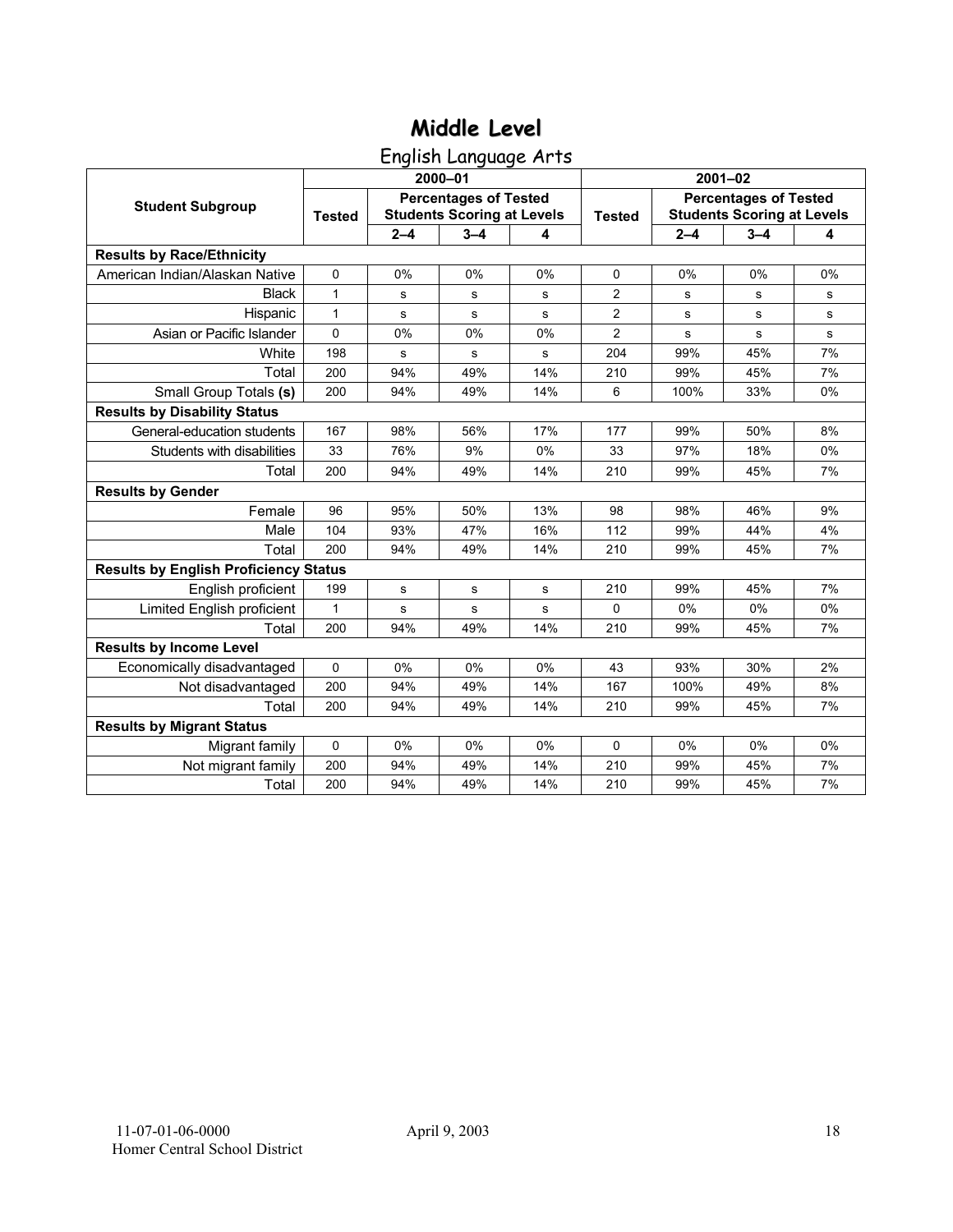### **Mathematics**

|                                              |                |           | 2000-01                                                           |       | $2001 - 02$    |                                                                   |             |       |  |
|----------------------------------------------|----------------|-----------|-------------------------------------------------------------------|-------|----------------|-------------------------------------------------------------------|-------------|-------|--|
| <b>Student Subgroup</b>                      | <b>Tested</b>  |           | <b>Percentages of Tested</b><br><b>Students Scoring at Levels</b> |       | <b>Tested</b>  | <b>Percentages of Tested</b><br><b>Students Scoring at Levels</b> |             |       |  |
|                                              |                | $2 - 4$   | $3 - 4$                                                           | 4     |                | $2 - 4$                                                           | $3 - 4$     | 4     |  |
| <b>Results by Race/Ethnicity</b>             |                |           |                                                                   |       |                |                                                                   |             |       |  |
| American Indian/Alaskan Native               | $\Omega$       | 0%        | 0%                                                                | 0%    | $\Omega$       | 0%                                                                | 0%          | 0%    |  |
| <b>Black</b>                                 | $\mathbf{1}$   | s         | s                                                                 | s     | 2              | s                                                                 | s           | s     |  |
| Hispanic                                     | $\overline{2}$ | s         | s                                                                 | s     | $\overline{2}$ | s                                                                 | s           | s     |  |
| Asian or Pacific Islander                    | 0              | 0%        | 0%                                                                | s     | $\overline{2}$ | $\mathbf s$                                                       | $\mathbf s$ | s     |  |
| White                                        | 201            | s         | $\mathbf s$                                                       | s     | 205            | 89%                                                               | 52%         | 8%    |  |
| Total                                        | 204            | 81%       | 44%                                                               | 13%   | 211            | 90%                                                               | 52%         | 9%    |  |
| Small Group Totals (s)                       | 204            | 81%       | 44%                                                               | 13%   | 6              | 100%                                                              | 67%         | 33%   |  |
| <b>Results by Disability Status</b>          |                |           |                                                                   |       |                |                                                                   |             |       |  |
| General-education students                   | 169            | 89%       | 51%                                                               | 15%   | 177            | 95%                                                               | 59%         | 10%   |  |
| Students with disabilities                   | 35             | 46%       | 9%                                                                | 0%    | 34             | 62%                                                               | 18%         | 0%    |  |
| Total                                        | 204            | 81%       | 44%                                                               | 13%   | 211            | 90%                                                               | 52%         | 9%    |  |
| <b>Results by Gender</b>                     |                |           |                                                                   |       |                |                                                                   |             |       |  |
| Female                                       | 98             | 81%       | 33%                                                               | 9%    | 98             | 90%                                                               | 45%         | 8%    |  |
| Male                                         | 106            | 82%       | 54%                                                               | 16%   | 113            | 89%                                                               | 58%         | 9%    |  |
| Total                                        | 204            | 81%       | 44%                                                               | 13%   | 211            | 90%                                                               | 52%         | 9%    |  |
| <b>Results by English Proficiency Status</b> |                |           |                                                                   |       |                |                                                                   |             |       |  |
| English proficient                           | 202            | ${\bf s}$ | s                                                                 | s     | 211            | 90%                                                               | 52%         | 9%    |  |
| Limited English proficient                   | $\overline{2}$ | s         | s                                                                 | s     | $\Omega$       | 0%                                                                | 0%          | 0%    |  |
| Total                                        | 204            | 81%       | 44%                                                               | 13%   | 211            | 90%                                                               | 52%         | 9%    |  |
| <b>Results by Income Level</b>               |                |           |                                                                   |       |                |                                                                   |             |       |  |
| Economically disadvantaged                   | 0              | 0%        | 0%                                                                | 0%    | 43             | 88%                                                               | 47%         | 0%    |  |
| Not disadvantaged                            | 204            | 81%       | 44%                                                               | 13%   | 168            | 90%                                                               | 54%         | 11%   |  |
| Total                                        | 204            | 81%       | 44%                                                               | 13%   | 211            | 90%                                                               | 52%         | 9%    |  |
| <b>Results by Migrant Status</b>             |                |           |                                                                   |       |                |                                                                   |             |       |  |
| Migrant family                               | 0              | 0%        | $0\%$                                                             | $0\%$ | $\Omega$       | $0\%$                                                             | 0%          | $0\%$ |  |
| Not migrant family                           | 204            | 81%       | 44%                                                               | 13%   | 211            | 90%                                                               | 52%         | 9%    |  |
| Total                                        | 204            | 81%       | 44%                                                               | 13%   | 211            | 90%                                                               | 52%         | 9%    |  |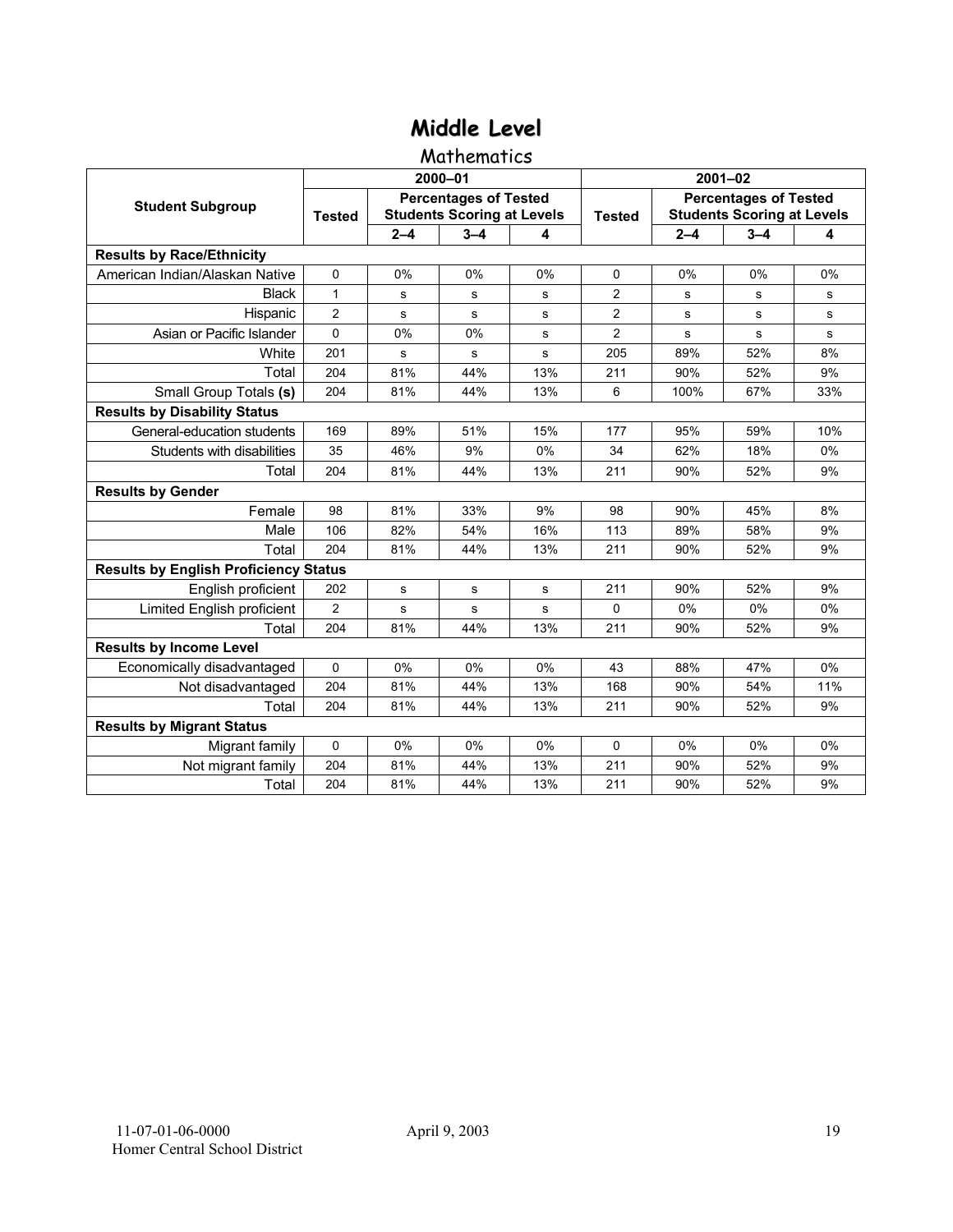### Science

|                                              | $2001 - 02$    |         |                                                                   |     |  |  |  |  |
|----------------------------------------------|----------------|---------|-------------------------------------------------------------------|-----|--|--|--|--|
| <b>Student Subgroup</b>                      | <b>Tested</b>  |         | <b>Percentages of Tested</b><br><b>Students Scoring at Levels</b> |     |  |  |  |  |
|                                              |                | $2 - 4$ | $3 - 4$                                                           | 4   |  |  |  |  |
| <b>Results by Race/Ethnicity</b>             |                |         |                                                                   |     |  |  |  |  |
| American Indian/Alaskan Native               | $\mathbf 0$    | 0%      | 0%                                                                | 0%  |  |  |  |  |
| <b>Black</b>                                 | $\overline{2}$ | s       | s                                                                 | s   |  |  |  |  |
| Hispanic                                     | $\overline{2}$ | s       | s                                                                 | s   |  |  |  |  |
| Asian or Pacific Islander                    | $\overline{2}$ | s       | s                                                                 | s   |  |  |  |  |
| White                                        | 199            | 100%    | 93%                                                               | 57% |  |  |  |  |
| Total                                        | 205            | 100%    | 93%                                                               | 57% |  |  |  |  |
| Small Group Totals (s)                       | 6              | 100%    | 100%                                                              | 67% |  |  |  |  |
| <b>Results by Disability Status</b>          |                |         |                                                                   |     |  |  |  |  |
| General-education students                   | 174            | 100%    | 96%                                                               | 63% |  |  |  |  |
| Students with disabilities                   | 31             | 100%    | 77%                                                               | 23% |  |  |  |  |
| Total                                        | 205            | 100%    | 93%                                                               | 57% |  |  |  |  |
| <b>Results by Gender</b>                     |                |         |                                                                   |     |  |  |  |  |
| Female                                       | 96             | 100%    | 94%                                                               | 51% |  |  |  |  |
| Male                                         | 109            | 100%    | 93%                                                               | 62% |  |  |  |  |
| Total                                        | 205            | 100%    | 93%                                                               | 57% |  |  |  |  |
| <b>Results by English Proficiency Status</b> |                |         |                                                                   |     |  |  |  |  |
| English proficient                           | 205            | 100%    | 93%                                                               | 57% |  |  |  |  |
| Limited English proficient                   | $\mathbf{0}$   | 0%      | 0%                                                                | 0%  |  |  |  |  |
| Total                                        | 205            | 100%    | 93%                                                               | 57% |  |  |  |  |
| <b>Results by Income Level</b>               |                |         |                                                                   |     |  |  |  |  |
| Economically disadvantaged                   | 41             | 100%    | 93%                                                               | 49% |  |  |  |  |
| Not disadvantaged                            | 164            | 100%    | 93%                                                               | 59% |  |  |  |  |
| Total                                        | 205            | 100%    | 93%                                                               | 57% |  |  |  |  |
| <b>Results by Migrant Status</b>             |                |         |                                                                   |     |  |  |  |  |
| Migrant family                               | $\Omega$       | 0%      | 0%                                                                | 0%  |  |  |  |  |
| Not migrant family                           | 205            | 100%    | 93%                                                               | 57% |  |  |  |  |
| Total                                        | 205            | 100%    | 93%                                                               | 57% |  |  |  |  |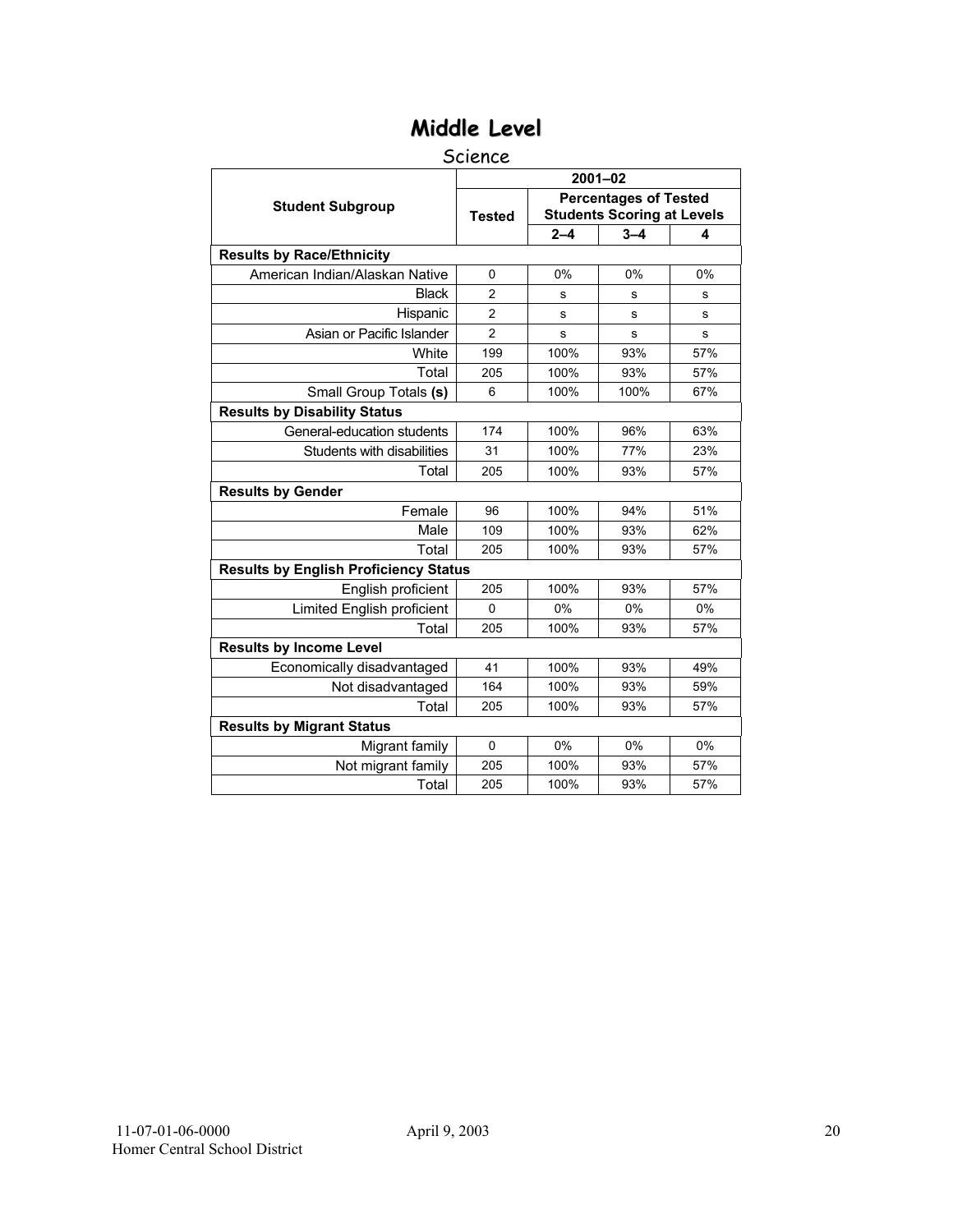## **1997 and 1998 High School Cohorts**

General-education students who first entered ninth grade in 1997 or 1998 must score 55 or higher on Regents English and mathematics examinations to graduate. During the phase-in of the Regents examination graduation requirements, all students (with district board of education approval) may qualify for a local diploma by earning a score of 55–64 on the required Regents examinations; a score of 65 or higher is required for a Regents diploma. Students with disabilities and certain students with a Section 504 Accomodation Plan may qualify for a local diploma by passing Regents competency tests. The Department did not collect data for the 1997 cohort aggregated by race/ethnicity, gender, income level, or migrant status. It did not collect mathematics data aggregated by English proficiency status.

| alier Tour Zears of Flight School            |                 |                |             |                          |                |                 |                |                          |             |                |
|----------------------------------------------|-----------------|----------------|-------------|--------------------------|----------------|-----------------|----------------|--------------------------|-------------|----------------|
|                                              |                 |                | 1997 Cohort |                          |                |                 |                | 1998 Cohort              |             |                |
|                                              |                 |                |             | <b>Count of Students</b> | <b>Percent</b> |                 |                | <b>Count of Students</b> |             | <b>Percent</b> |
|                                              |                 |                | by Score    |                          | <b>Meeting</b> | <b>Students</b> |                | by Score                 |             | <b>Meeting</b> |
| <b>Student Subgroup</b>                      | <b>Students</b> | <b>Regents</b> |             | Pass-                    | Gradu-         | in              |                | <b>Regents</b>           | Pass-       | Gradua-        |
|                                              | in Cohort       | $55 -$         | $65-$       | ed                       | ation          | <b>Cohort</b>   | $55 -$         | $65-$                    | ed          | tion           |
|                                              |                 | 64             | 100         | <b>RCTs</b>              | Require-       |                 | 64             | 100                      | <b>RCTs</b> | Require-       |
|                                              |                 |                |             |                          | ment           |                 |                |                          |             | ment           |
| <b>Results by Race/Ethnicity</b>             |                 |                |             |                          |                |                 |                |                          |             |                |
| American Indian/Alaskan Native               |                 |                |             |                          |                | 0               | 0              | 0                        | 0           | 0%             |
| <b>Black</b>                                 |                 |                |             |                          |                | 0               | 0              | 0                        | 0           | 0%             |
| Hispanic                                     |                 |                |             |                          |                | 0               | 0              | 0                        | 0           | 0%             |
| Asian or Pacific Islander                    |                 |                |             |                          |                | 1               | s              | ${\bf s}$                | s           | s              |
| White                                        |                 |                |             |                          |                | 184             | s              | ${\bf s}$                | s           | s              |
| Total                                        |                 |                |             |                          |                | 185             | 12             | 157                      | 0           | 91%            |
| Small Group Totals (s)                       |                 |                |             |                          |                | 185             | 12             | 157                      | 0           | 91%            |
| <b>Results by Disability Status</b>          |                 |                |             |                          |                |                 |                |                          |             |                |
| General-education students                   | 142             | 10             | 124         | $\mathbf 0$              | 94%            | 163             | 8              | 148                      | 0           | 96%            |
| Students with disabilities                   | 23              | 12             | 8           | 0                        | 87%            | 22              | $\overline{4}$ | 9                        | 0           | 59%            |
| Total                                        | 165             | 22             | 132         | $\Omega$                 | 93%            | 185             | 12             | 157                      | 0           | 91%            |
| <b>Results by Gender</b>                     |                 |                |             |                          |                |                 |                |                          |             |                |
| Female                                       |                 |                |             |                          |                | 98              | 4              | 87                       | $\Omega$    | 93%            |
| Male                                         |                 |                |             |                          |                | 87              | 8              | 70                       | 0           | 90%            |
| Total                                        |                 |                |             |                          |                | 185             | 12             | 157                      | 0           | 91%            |
| <b>Results by English Proficiency Status</b> |                 |                |             |                          |                |                 |                |                          |             |                |
| English proficient                           | 165             | 22             | 132         | 0                        | 93%            | 185             | 12             | 157                      | 0           | 91%            |
| Limited English proficient                   | $\mathbf 0$     | $\mathbf 0$    | 0           | $\mathbf 0$              | 0%             | 0               | 0              | 0                        | 0           | 0%             |
| Total                                        | 165             | 22             | 132         | $\Omega$                 | 93%            | 185             | 12             | 157                      | 0           | 91%            |
| <b>Results by Income Level</b>               |                 |                |             |                          |                |                 |                |                          |             |                |
| Economically disadvantaged                   |                 |                |             |                          |                | 12              | $\overline{2}$ | 9                        | 0           | 92%            |
| Not disadvantaged                            |                 |                |             |                          |                | 173             | 10             | 148                      | 0           | 91%            |
| Total                                        |                 |                |             |                          |                | 185             | 12             | 157                      | 0           | 91%            |
| <b>Results by Migrant Status</b>             |                 |                |             |                          |                |                 |                |                          |             |                |
| Migrant family                               |                 |                |             |                          |                | 0               | 0              | 0                        | 0           | 0%             |
| Not migrant family                           |                 |                |             |                          |                | 185             | 12             | 157                      | 0           | 91%            |
| Total                                        |                 |                |             |                          |                | 185             | 12             | 157                      | 0           | 91%            |

#### **Performance on the English Assessment Requirement for Graduation after Four Years of High School**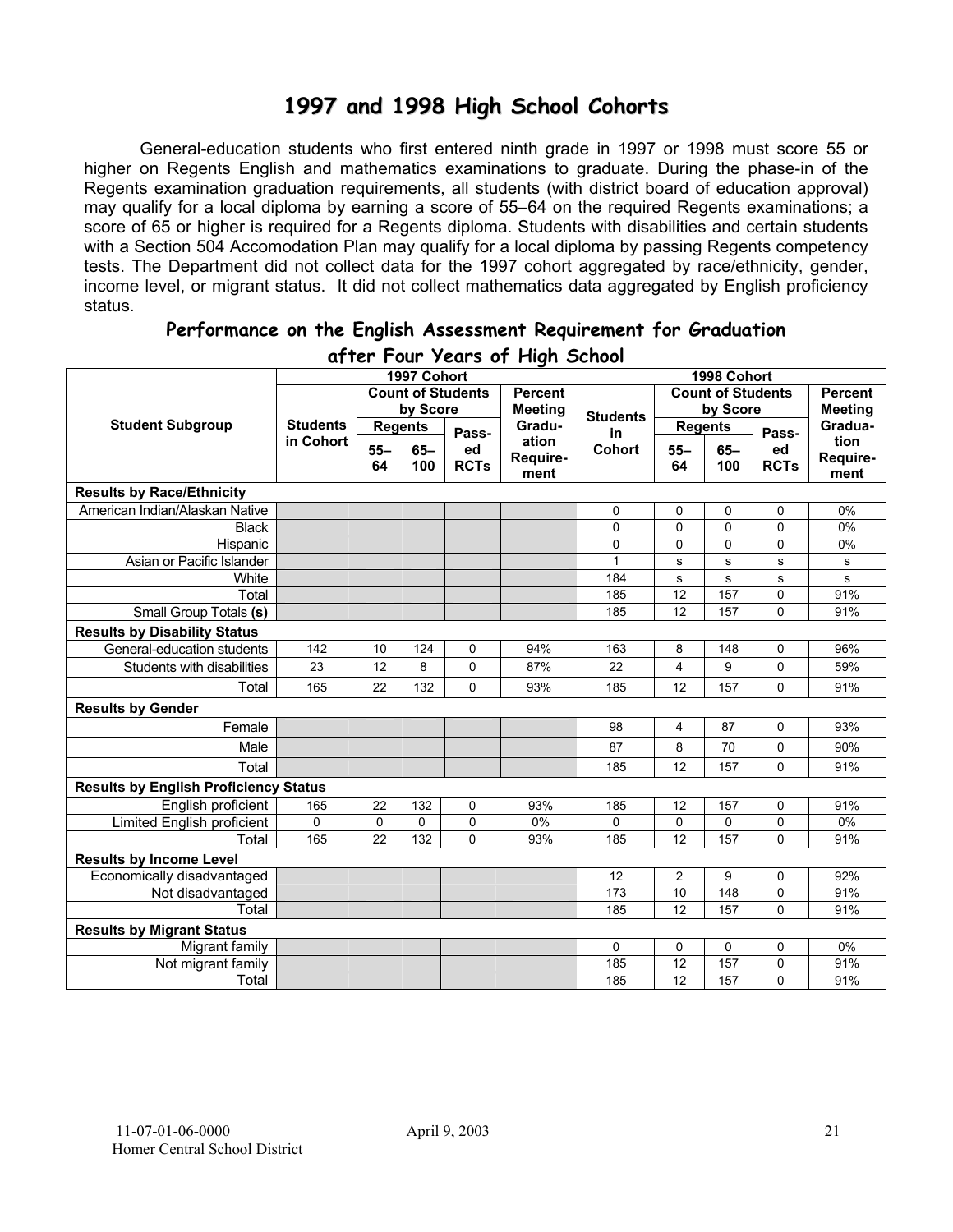# **Performance on the Mathematics Assessment Requirement**

| יש ו<br>$\sigma$<br>$1$ cuts by The street<br>1997 Cohort<br>1998 Cohort |                 |                |                                            |              |                |                 |                |                          |                         |                |
|--------------------------------------------------------------------------|-----------------|----------------|--------------------------------------------|--------------|----------------|-----------------|----------------|--------------------------|-------------------------|----------------|
|                                                                          |                 |                | <b>Count of Students</b><br><b>Percent</b> |              |                |                 |                | <b>Count of Students</b> |                         | <b>Percent</b> |
|                                                                          |                 |                | by Score                                   |              | <b>Meeting</b> |                 |                | by Score                 |                         | <b>Meeting</b> |
| <b>Student Subgroup</b>                                                  | <b>Students</b> | <b>Regents</b> |                                            |              | Gradu-         | <b>Students</b> | <b>Regents</b> |                          |                         | Gradua-        |
|                                                                          | in Cohort       |                |                                            | Pass-        | ation          | in              |                |                          | Pass-                   | tion           |
|                                                                          |                 | $55 -$         | $65 -$                                     | ed           | Require-       | <b>Cohort</b>   | $55 -$         | $65-$                    | ed                      | Require-       |
|                                                                          |                 | 64             | 100                                        | <b>RCTs</b>  | ment           |                 | 64             | 100                      | <b>RCTs</b>             | ment           |
| <b>Results by Race/Ethnicity</b>                                         |                 |                |                                            |              |                |                 |                |                          |                         |                |
| American Indian/Alaskan Native                                           |                 |                |                                            |              |                | 0               | 0              | 0                        | 0                       | 0%             |
| <b>Black</b>                                                             |                 |                |                                            |              |                | 0               | $\mathbf{0}$   | $\mathbf 0$              | 0                       | 0%             |
| Hispanic                                                                 |                 |                |                                            |              |                | 0               | $\Omega$       | 0                        | 0                       | 0%             |
| Asian or Pacific Islander                                                |                 |                |                                            |              |                | 1               | s              | ${\bf s}$                | s                       | s              |
| White                                                                    |                 |                |                                            |              |                | 184             | s              | s                        | s                       | $\mathbf{s}$   |
| Total                                                                    |                 |                |                                            |              |                | 185             | 12             | 154                      | $\overline{3}$          | 91%            |
| <b>Small Group Totals (s)</b>                                            |                 |                |                                            |              |                | 185             | 12             | 154                      | 3                       | 91%            |
| <b>Results by Disability Status</b>                                      |                 |                |                                            |              |                |                 |                |                          |                         |                |
| General-education students                                               | 142             | 4              | 129                                        | 0            | 94%            | 163             | 10             | 144                      | 0                       | 94%            |
| Students with disabilities                                               | 23              | $\mathbf{1}$   | 14                                         | $\mathbf{1}$ | 70%            | 22              | $\overline{2}$ | 10                       | 3                       | 68%            |
| Total                                                                    | 165             | 5              | 143                                        | 1            | 90%            | 185             | 12             | 154                      | 3                       | 91%            |
| <b>Results by Gender</b>                                                 |                 |                |                                            |              |                |                 |                |                          |                         |                |
| Female                                                                   |                 |                |                                            |              |                | 98              | 5              | 88                       | 0                       | 95%            |
| Male                                                                     |                 |                |                                            |              |                | 87              | $\overline{7}$ | 66                       | 3                       | 87%            |
| Total                                                                    |                 |                |                                            |              |                | 185             | 12             | 154                      | 3                       | 91%            |
| <b>Results by English Proficiency Status</b>                             |                 |                |                                            |              |                |                 |                |                          |                         |                |
| English proficient                                                       |                 |                |                                            |              |                | 185             | 12             | 154                      | 3                       | 91%            |
| <b>Limited English proficient</b>                                        |                 |                |                                            |              |                | $\Omega$        | $\Omega$       | 0                        | 0                       | 0%             |
| Total                                                                    |                 |                |                                            |              |                | 185             | 12             | 154                      | 3                       | 91%            |
| <b>Results by Income Level</b>                                           |                 |                |                                            |              |                |                 |                |                          |                         |                |
| Economically disadvantaged                                               |                 |                |                                            |              |                | 12              | 3              | 7                        | 1                       | 92%            |
| Not disadvantaged                                                        |                 |                |                                            |              |                | 173             | 9              | 147                      | $\overline{\mathbf{c}}$ | 91%            |
| Total                                                                    |                 |                |                                            |              |                | 185             | 12             | 154                      | 3                       | 91%            |
| <b>Results by Migrant Status</b>                                         |                 |                |                                            |              |                |                 |                |                          |                         |                |
| Migrant family                                                           |                 |                |                                            |              |                | 0               | 0              | 0                        | 0                       | 0%             |
| Not migrant family                                                       |                 |                |                                            |              |                | 185             | 12             | 154                      | 3                       | 91%            |
| Total                                                                    |                 |                |                                            |              |                | 185             | 12             | 154                      | 3                       | 91%            |

# **for Graduation after Four Years of High School**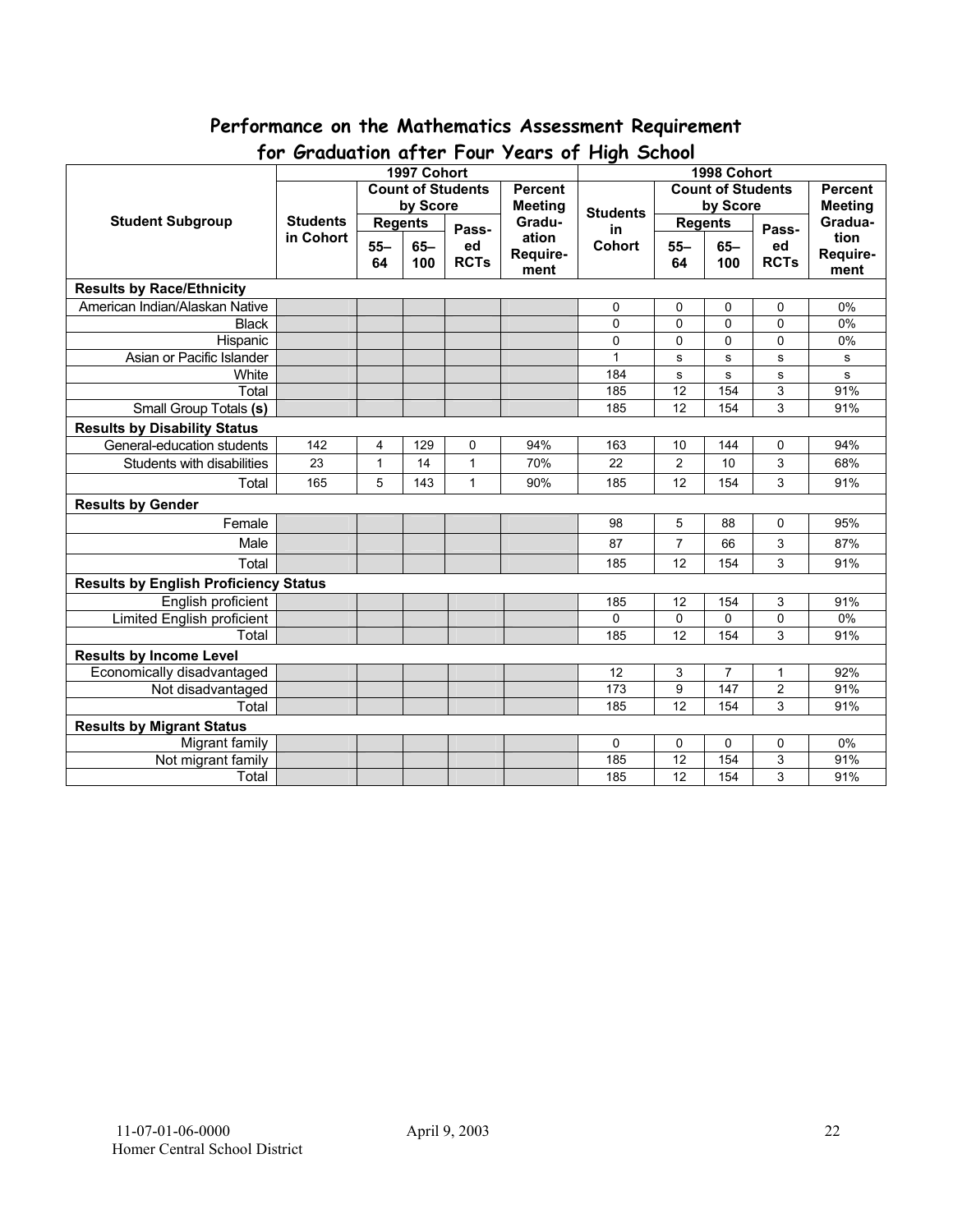## **Graduation Rates for the 1998 Cohort**

Students were counted as graduates if they earned a local diploma with or without a Regents endorsement no later than June 2002. Additional students may have earned diplomas in August 2002. For the purpose of calculating graduation rate, students who transferred to GED programs were included in the count of students in the cohort. These students were not counted as cohort members for other purposes. Therefore, the count in the table below may be higher than the count of cohort members shown on previous pages.

| <b>Student Subgroup</b>                      | <b>Graduation Rate Cohort</b> | <b>Graduation Rate</b> |
|----------------------------------------------|-------------------------------|------------------------|
| <b>Results by Race/Ethnicity</b>             |                               |                        |
| American Indian/Alaskan Native               | 0                             | 0%                     |
| <b>Black</b>                                 | 0                             | 0%                     |
| Hispanic                                     | 0                             | 0%                     |
| Asian or Pacific Islander                    | 1                             | s                      |
| White                                        | 184                           | s                      |
| Total                                        | 185                           | 90%                    |
| Small Group Totals (s)                       | 185                           | 90%                    |
| <b>Results by Disability Status</b>          |                               |                        |
| General-education students                   | 163                           | 93%                    |
| Students with disabilities                   | 22                            | 68%                    |
| Total                                        | 185                           | 90%                    |
| <b>Results by Gender</b>                     |                               |                        |
| Female                                       | 98                            | 94%                    |
| Male                                         | 87                            | 85%                    |
| Total                                        | 185                           | 90%                    |
| <b>Results by English Proficiency Status</b> |                               |                        |
| English proficient                           | 185                           | 90%                    |
| Limited English proficient                   | 0                             | 0%                     |
| Total                                        | 185                           | 90%                    |
| <b>Results by Income Level</b>               |                               |                        |
| Economically disadvantaged                   | 12                            | 92%                    |
| Not disadvantaged                            | 173                           | 90%                    |
| Total                                        | 185                           | 90%                    |
| <b>Results by Migrant Status</b>             |                               |                        |
| Migrant family                               | $\mathbf 0$                   | 0%                     |
| Not migrant family                           | 185                           | 90%                    |
| Total                                        | 185                           | 90%                    |